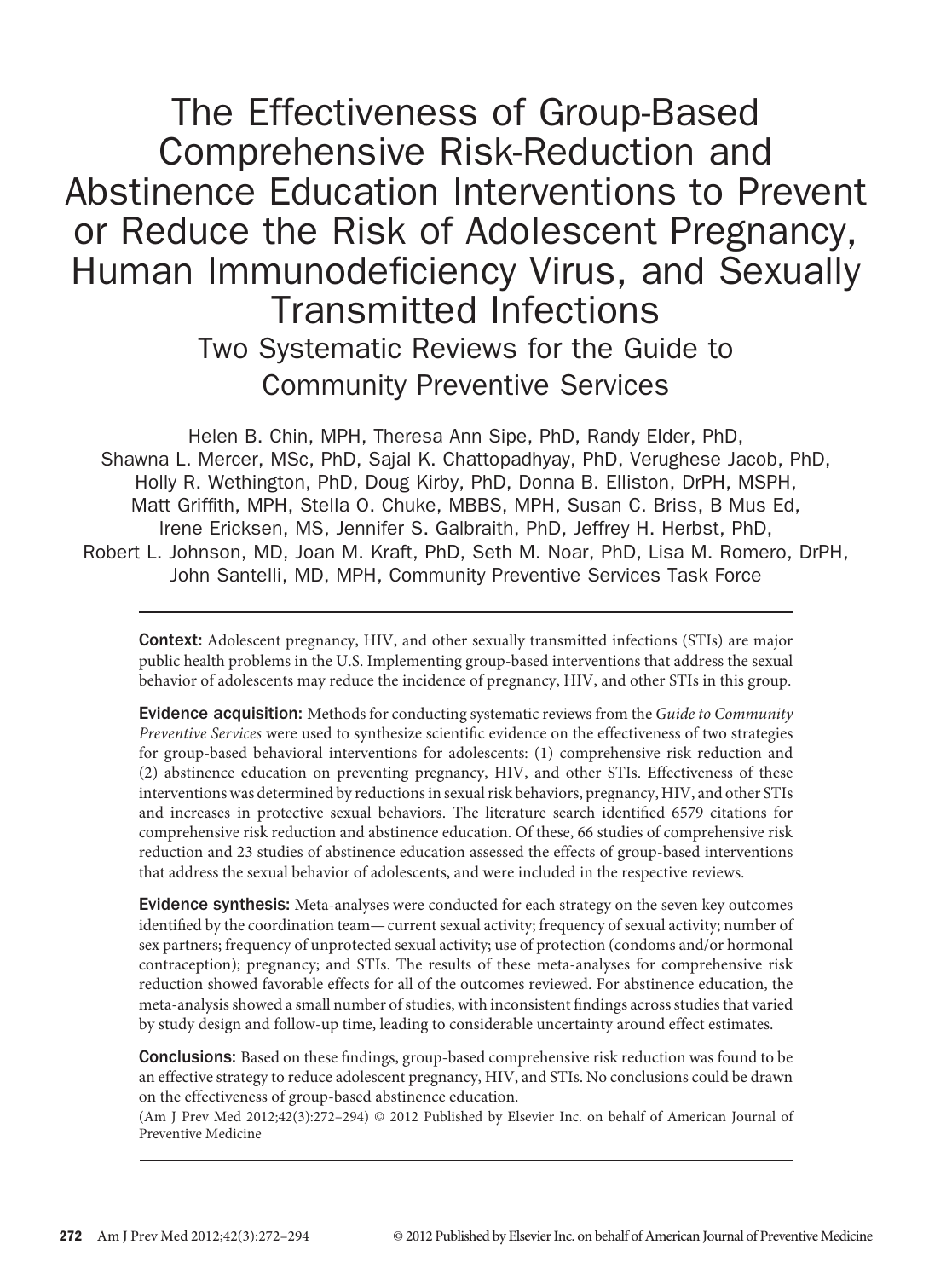# **Context**

This paper presents the results of systematic reviews of effectiveness in preventing pregnancy,<br>HIV, and other sexually transmitted infections<br>(STI) of two group-based behavioral interventions for views of effectiveness in preventing pregnancy, HIV, and other sexually transmitted infections (STI) of two group-based behavioral interventions for adolescents: (1) comprehensive risk reduction and (2) abstinence education. Intervention effectiveness was assessed on sexual behaviors (such as delayed initiation of intercourse, or use of condoms by sexually active adolescents) and biologic outcomes (including incidence of pregnancy and STIs). The results of these reviews provide the basis for recommendations by the Community Preventive Services Task Force (Task Force), $\frac{1}{1}$  an independent, nonfederal body of experts in public health research, practice, and policy. Task Force recommendations are compiled in the*Guide to Community Preventive Services*(*Community Guide*;[www.thecommunityguide.org\)](http://www.thecommunityguide.org) and can inform decision making about effective interventions for meeting public health aims, including *Healthy People 2020* objectives.<sup>2</sup>

# Background

Adolescent pregnancy, HIV, and other STIs are major public health problems in the U.S. The national teen birth rate (among women aged 15–19 years) decreased 37% (from 61.8 to [3](#page-18-2)9.1 births per 1000) from 1991 to  $2009$ <sup>3</sup> Between 2008 and 2009 among non-Hispanic white teens there was a decrease in birth rate from 26.7 to 25.6 births per 1000 teenagers; among non-Hispanic black teens from 62.9 to 59.0 births per 1000 teenagers; and among Hispanic teens from 77.4 to 70.1 births per 1000 teenagers.<sup>3,4</sup> However, in younger adolescents, aged 10–14 years, there was a smaller decrease from 0.6 to 0.5 births per

0749-3797/\$36.00

1000[.3,4](#page-18-2) Despite these declines, the teen birth rate is still high, with approximately 4% or 410,000 female teenagers aged 15–19 years giving birth in 2009. $3$  In addition, the costs of teen pregnancy remain high: an estimated \$9.1 billion a year for society<sup>[5](#page-18-3)</sup> and lost opportunities and life-long social and psychological consequences for teens.<sup>[6](#page-18-4)</sup>

In 2006, more than one third (34%) of the estimated 54,230 new HIV infections in the U.S. were among people aged 13–29 years.<sup>[7](#page-18-5)</sup> Among male adolescents and young adults, the rate of infection per 100,000 was seven times higher among African Americans than among whites (128.3 vs 18.1) and three times higher among African Americans than Hispanics (128.3 vs  $42.8$ ).<sup>[7](#page-18-5)</sup> This disproportionate occurrence of new HIV infections was de-scribed in one recent commentary<sup>[8](#page-18-6)</sup> as a "state of emergency" in the African-American community.

Although young people aged 15–24 years account for only one quarter of the sexually experienced population, they contract nearly half of the 19 million new STIs diag-nosed each year.<sup>[9](#page-18-7)</sup> Data from 2009 show that people aged 15–19 years continue to have one of the highest rates of chlamydia (3329.3 per 100,000 for girls/women and 735.5 per 100,000 for boys/men) and gonorrhea (568.8 per 100,000 for girls/women and 568.8 per 100,000 for boys/ men) of any age/gender group.<sup>[10](#page-19-0)</sup> These adolescents are at greater risk for acquiring other infections, such as HIV. Inflammatory STIs, such as gonorrhea, are associated with a three- to fıve-fold increase in the risk of acquiring  $HIV.<sup>11</sup>$  $HIV.<sup>11</sup>$  $HIV.<sup>11</sup>$  In addition to disparities by age, racial disparities persist across all STIs. An example of this can be seen in the data from  $2009$ ,<sup>[10](#page-19-0)</sup> which showed African-American women aged 15–19 years had the highest gonorrhea rate of any race/age group (2613.8 per 100,000).

Sexual activity patterns have changed among U.S. teens. Between 1991 and 2009, the percentage of high school students reporting ever having had sexual intercourse decreased from  $54.1\%$  to  $46.0\%$ .<sup>[12](#page-19-2)</sup> Among high school students who were sexually active, condom use at last intercourse increased from 46.2% in 1991 to 61.0% in  $2009<sup>12</sup>$  $2009<sup>12</sup>$  $2009<sup>12</sup>$  Although these trends for the period between 1991 and 2009 show a decrease in the initiation of sexual activity and increase in protective sexual behaviors, all the improvements occurred before 2007.<sup>[12](#page-19-2)</sup>

A widely used approach to address the problem of teen pregnancy and STIs has been group-based sex educa-tion.<sup>[13](#page-19-3)</sup> From the early model of sex education as a didactic presentation about "our changing bodies" and reproductive health, sex education has evolved into a behavioral theory– based approach to increase adolescents' knowledge; influence attitudes and beliefs; create supportive norms; and build relevant communication, decision-making, and practical skills.<sup>[14](#page-19-4)</sup> Despite these developments in the approach to group-based sex education over

From the Community Guide Branch, Epidemiology and Analysis Program Offıce (Chin, Sipe, Elder, Mercer, Chattopadhyay, Jacob), Obesity Prevention and Control Branch, Division of Nutrition Physical Activity and Obesity (Wethington), Women's Health and Fertility Branch, Division of Reproductive Health (Kraft), Research Application Branch, Division of Adolescent School Health (Romero), Meningitis and Vaccine-preventable Diseases Branch, Division of Bacterial Diseases, National Center for Immunization and Respiratory Diseases, CDC (Griffıth), Clinical Research Branch, Division of Tuberculosis Elimination (Chuke), Prevention Research Branch, Division of HIV/AIDS Prevention (Galbraith, Herbst), Education, Training and Research Associates (Kirby), Cloudburst Consulting Group (Elliston); Georgia Parents for Responsible Health Education (Briss); Institute for Research and Evaluation (Ericksen), Salt Lake City, Utah; University of Medicine and Dentistry of New Jersey - New Jersey Medical School (Johnson), Newark, New Jersey; Department of Communication, University of Kentucky (Noar), Lexington, Kentucky; and the Heilbrunn Department of Population and Family Health, Mailman School of Public Health, Columbia University (Santelli), New York, New York

The names and affıliations of Task Force members are listed at [www.thecommmunityguide.org/about/task-force-members.html.](http://www.thecommmunityguide.org/about/task-force-members.html)

Address correspondence to: Theresa Ann Sipe, PhD, Prevention Research Branch, CDC, 1600 Clifton Road, Mailstop E-37, Atlanta GA 30333. E-mail: [TSipe@cdc.gov.](mailto:TSipe@cdc.gov)

doi: 10.1016/j.amepre.2011.11.006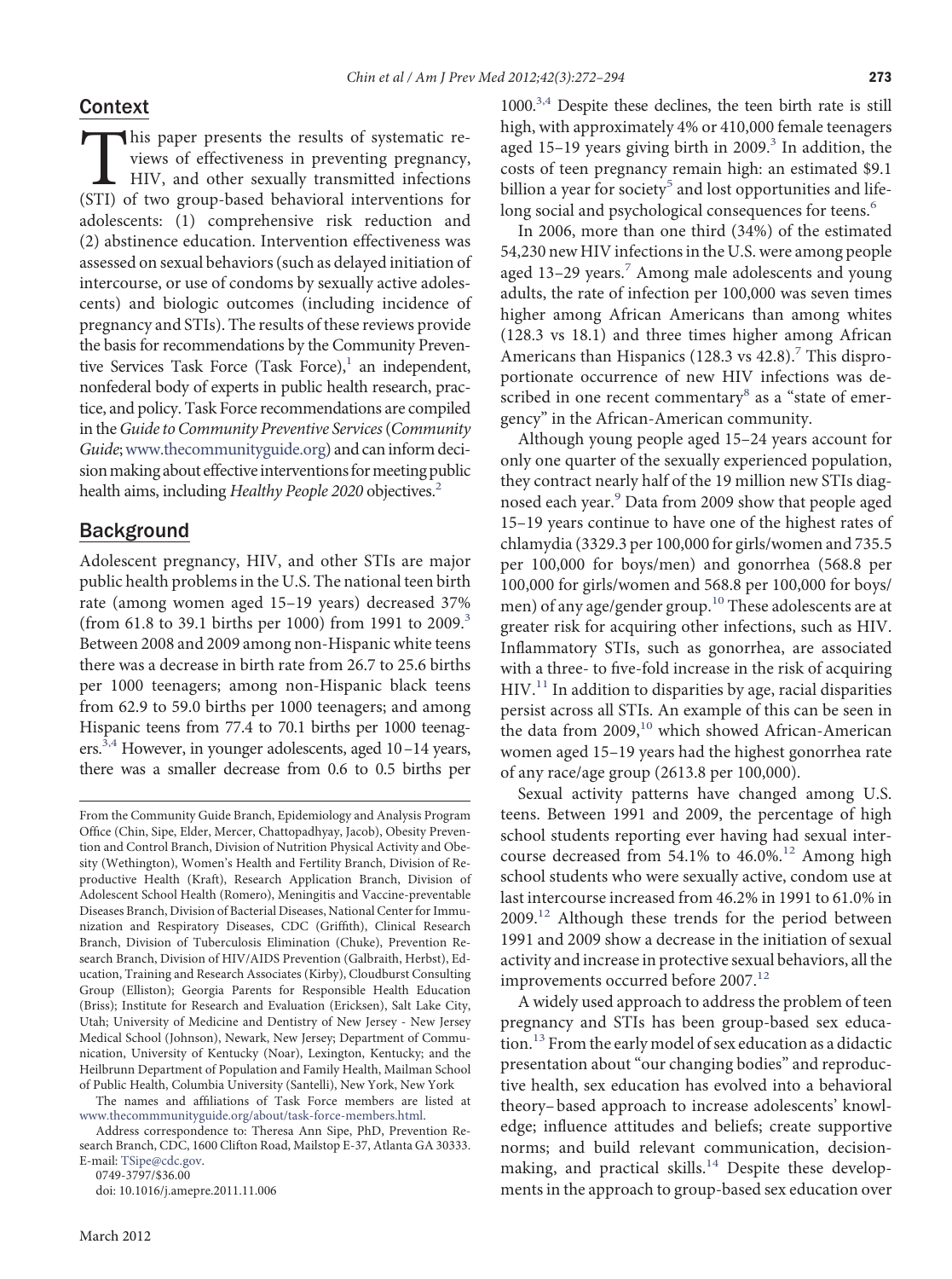the years, there are multiple barriers to implementing these approaches, which are discussed later in this paper.

Behavioral interventions to promote adolescents' health protective behaviors and reduce sexual risk behav-iors have been evaluated extensively.<sup>[15–17](#page-19-5)</sup> However, important questions still remain about the effectiveness of different types of interventions—particularly abstinence education and comprehensive risk reduction. One recent narrative review<sup>[16](#page-19-6)</sup> concluded that about two thirds of curriculum-based sexual behavior interventions for adolescents in schools or community settings had positive effects on teen sex behavior, such as delayed initiation of intercourse, increased condom use, or both.

The distinction between abstinence education and programs that teach sexual risk-reduction behaviors in addition to or instead of abstinence reflects a longstanding debate among parents, providers, and policymakers about the most appropriate goal and content of sexual behavior interventions for adolescents. Previous reviews $17,18$  of the effectiveness of abstinence education have found minimal or inconclusive effects, which have been attributed to too few studies, weak designs, and the heterogeneity of program curricula and their implementation. In contrast, reviews $^{15,19}$  $^{15,19}$  $^{15,19}$  of the effects of comprehensive approaches have generally reported positive results.

Until 2010, federal funding was available for states to implement only abstinence education programs that fol-low the federal A–H guidelines [\(Table 1\)](#page-2-0).<sup>[20](#page-19-8)</sup> Currently, in addition to federal funding for abstinence education,<sup>[21,22](#page-19-9)</sup> there is also federal funding for evidence-based programs that use curriculum-based sex education or youth devel-opment approaches to prevent teen pregnancy.<sup>[22,23](#page-19-10)</sup> Thus federal funding to prevent teen pregnancy is now available for a broad range of programs, including those that use a comprehensive strategy. However, the funding requirements do not specify that the programs address STI or HIV prevention.

The goals of the present systematic reviews were to assess (1) the effectiveness of comprehensive risk-reduction and abstinence education interventions for reducing adolescent pregnancy, HIV, and other STIs and (2) the influence of moderator variables including delivery setting, type of deliverer, intervention focus (pregnancy or STIs), and targeting (adapting interventions for specifıc groups). $24$  Comprehensive risk-reduction interventions promote behaviors that prevent or reduce risk of pregnancy, HIV, and other STIs; abstinence education interventions promote abstinence from sexual activity (either delayed initiation or abstinence until marriage). Studies were included if behavioral training was provided through personal interaction between a deliverer and a group of adolescents— either a school classroom setting <span id="page-2-0"></span>Table 1. Federal A–H guidelines for abstinence education

| A-H definition (Title V Section 510 (b)(2)(A-H) of the<br><b>Social Security Act)</b>                                                                                                  |
|----------------------------------------------------------------------------------------------------------------------------------------------------------------------------------------|
| (A) Have as its exclusive purpose teaching the social,<br>psychological, and health gains to be realized by<br>abstaining from sexual activity                                         |
| (B) Teach abstinence from sexual activity outside<br>marriage as the expected standard for all school-age<br>children                                                                  |
| (C) Teach that abstinence from sexual activity is the only<br>certain way to avoid out-of-wedlock pregnancy,<br>sexually transmitted diseases, and other associated<br>health problems |
| (D) Teach that a mutually faithful, monogamous<br>relationship in the context of marriage is the<br>expected standard of sexual activity                                               |
| (E) Teach that sexual activity outside the context of<br>marriage is likely to have harmful psychological and<br>physical effects                                                      |
| (F) Teach that bearing children out of wedlock is likely to<br>have harmful consequences for the child, the child's<br>parents, and society                                            |
| (G) Teach young people how to reject sexual advances<br>and how alcohol and drug use increases vulnerability<br>to sexual advances                                                     |
| (H) Teach the importance of attaining self-sufficiency<br>before engaging in sexual activity                                                                                           |
| $m1$ and $m2$ and $m3$ and $m4$ and $m5$ and $m6$ and $m7$ and $m7$ and $m7$ and $m7$ and $m7$ and $m7$ and $m7$ and $m7$ and $m7$                                                     |

Source: [www.ssa.gov/OP\\_Home/ssact/title05/0510.htm.](http://www.ssa.gov/OP_Home/ssact/title05/0510.htm)

during school hours or a community setting, which can be located outside of a school (e.g., runaway shelter or healthcare setting) or at a school but before or after traditional school hours.

# Recommendations from Other Advisory Groups

Several other groups have made recommendations on the use of sex education for adolescents. The American Acad-emy of Pediatrics<sup>[25](#page-19-12)</sup> recommends that pediatricians "encourage sexual abstinence as part of comprehensive sexuality education and services offered to their adolescent patients." The American Academy of Family Physicians[26](#page-19-13) has similar recommendations, which promote an evidence-based comprehensive approach to sex education to prevent adolescent pregnancy and STI transmission. Specifıcally, their recommendations defıne an effective sexuality education program as one that includes medically accurate information on contraception and abstinence. The recommendations $26$  include both abstinence and responsible sexual behavior as effective methods to prevent pregnancy and STIs, while stressing abstinence as the most effective method. The American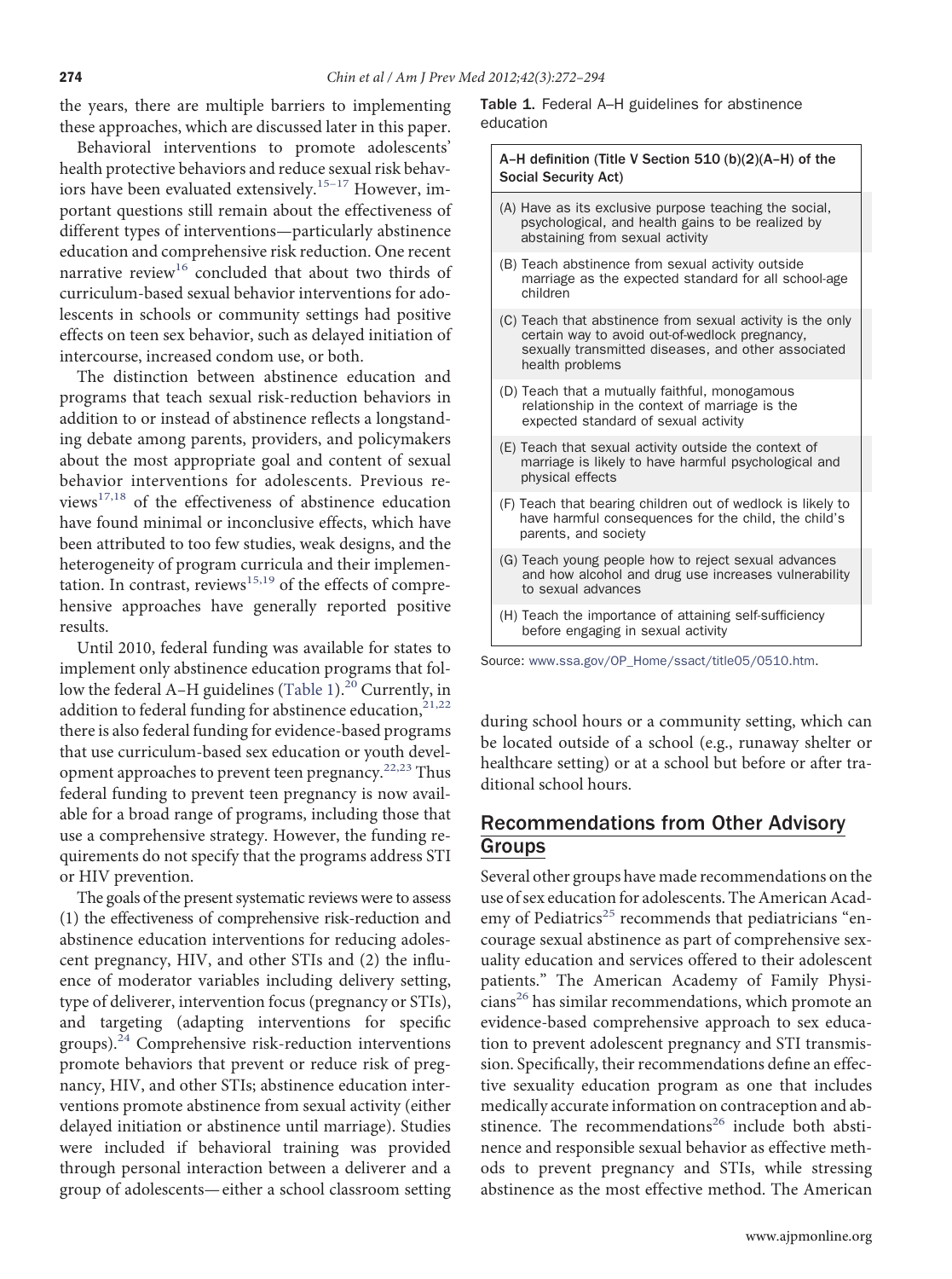Medical Association<sup>[27](#page-19-14)</sup> provides similar guidance and states that comprehensive sex education is currently the most effective strategy to address the public health problems of increasing sexually transmitted disease and HIV transmission rates among youth, as well as a recent increase in the national teen pregnancy rate.

# Evidence Acquisition

The general methods for conducting a *Community Guide* systematic review are described elsewhere.<sup>28,29</sup> Specific methods used for this review are described in depth in the accompanying article. $^{30}$  $^{30}$  $^{30}$ Oversight for all stages of the systematic review was provided by a Coordination Team (the team) of 20 members—including systematic review methodologists and individuals with relevant research, policy, and programmatic expertise in comprehensive risk-reduction and abstinence education interventions and other issues related to adolescent sexual behavior.

### Search Period and Data Abstraction

The search period for these reviews was from 1988 to August 2007. Data from relevant papers were abstracted and assessed for study design suitability and quality of execution by two reviewers. Discrepancies in abstraction were resolved by consensus. Inadequate interpretation of the study results by authors was the most common type of limitation found during the quality of execution assessment. Studies with fıve or more limitations (of a potential of nine limitations) were categorized as limited in their quality of execution<sup>28</sup> and excluded from the analysis. Authors were contacted for missing or inconsistently reported data. In these reviews, 24 authors were contacted for additional information, 17 responded, and 11 provided additional data.

### Intervention Descriptions and Study Variables

Comprehensive risk-reduction interventions promote behaviors that prevent or reduce the risk of pregnancy, HIV, and other STIs. These interventions (1) suggest a hierarchy of recommended behaviors, identifying abstinence as the "best" or "preferred" method, but also provide information about sexual risk-reduction strategies; (2) promote abstinence and sexual risk reduction without placing one strategy above the other; or (3) primarily or solely promote sexual risk-reduction strategies. These reviews evaluated comprehensive risk-reduction interventions delivered in school or community settings to groups of adolescents. Some comprehensive risk-reduction interventions in these reviews also included additional components that ranged from condom distribution to STI screening and others used a more comprehensive youth development approach.

Abstinence education interventions promote abstinence from sexual activity (either delayed initiation or abstinence until marriage) and mention condoms or other birth control methods only to highlight their failure rates, if at all. These interventions generally include messages about the psychological and health benefıts of abstinence as well as the harms of sexual activity. Most of the interventions adhered to the eight federal guidelines required to obtain Title V federal funding [\(Table 1\)](#page-2-0).<sup>20</sup> This review evaluated abstinence education interventions delivered in school or community settings to groups of adolescents. These interventions could also include other components (such as media campaigns and

community service events), and others used a more comprehensive youth development approach.

The four broad research questions were:

- 1. Are group-based comprehensive risk-reduction interventions for adolescents effective in reducing sexual activity and sexual risk behaviors, to prevent HIV, other STIs, and pregnancy?
- 2. Are group-based abstinence education interventions for adolescents effective in reducing sexual activity, to prevent HIV, other STIs, and pregnancy?
- 3. Does intervention effectiveness vary by:

population characteristics (age, gender, or race/ethnicity, virginity status at baseline);

- intervention characteristics (setting, dosage, focus, deliverer, multicomponent, targeting); or
- study characteristics (study design, type of comparison group)?
- 4. Are adverse effects associated with these interventions?

The analytic framework for these reviews [\(Figure 1\)](#page-4-0) identifıes the ways in which abstinence education and comprehensive risk reduction are expected to influence pregnancy and HIV/STI rates. Abstinence education is expected solely to increase the number of adolescents who abstain from sexual activity. Therefore, the primary outcomes for the abstinence education interventions are reduced sexual activity and reduced frequency of sexual activity, as well as reductions in the biologic outcomes of pregnancy, HIV, and other STIs. Comprehensive risk reduction is expected to reduce both sexual activity and sexual risk behaviors among youth who become or remain sexually active.

The team examined all of the aforementioned behavioral and biologic outcomes plus number of sex partners, frequency of unprotected sexual activity, and use of protection (barrier, hormonal, or dual use). Abstinence education and comprehensive riskreduction interventions influence changes in these sexual behaviors through changes in the relevant knowledge, attitudes, skills, and other psychosocial mediators for each intervention strategy. Both intervention strategies influence these proximal outcomes, but the specifıc knowledge, attitudes, skills, intentions, and other mediators influenced is specifıc to the outcome category being targeted (e.g., refusal skills are relevant to abstinence education and comprehensive risk reduction for reducing sexual activity, but condom use skills are relevant only for comprehensive risk reduction to change sexual risk behaviors).

The team also looked at the distribution of 12 effect-modifıer variables across all studies: population characteristics (gender, virginity status, age, and race/ethnicity); intervention characteristics (setting, dosage, focus, deliverer, multicomponent, and targeting); and study characteristics (study design and comparison group type). Dosagewas examined as a continuous variable, race/ethnicity as a categoric variable, and the remaining variables as dichotomous.<sup>30</sup>

#### Analyses

Outcome data were reported as proportions, Ms, and ORs in the studies reviewed. When enough information was provided, the data were transformed into OR effect estimates to place effect estimates for each study on a common scale for meta-analysis. Heterogeneity testing included analyses with the *Q* statistic and the *I* <sup>2</sup> statistic. Only *I* 2will be discussed because it is not sensitive to the number of studies included nor to the metric of the effect size index.<sup>31</sup> An  $I^2$  >50% represents a substantial amount of betweenstudy variation in the outcome beyond what would be expected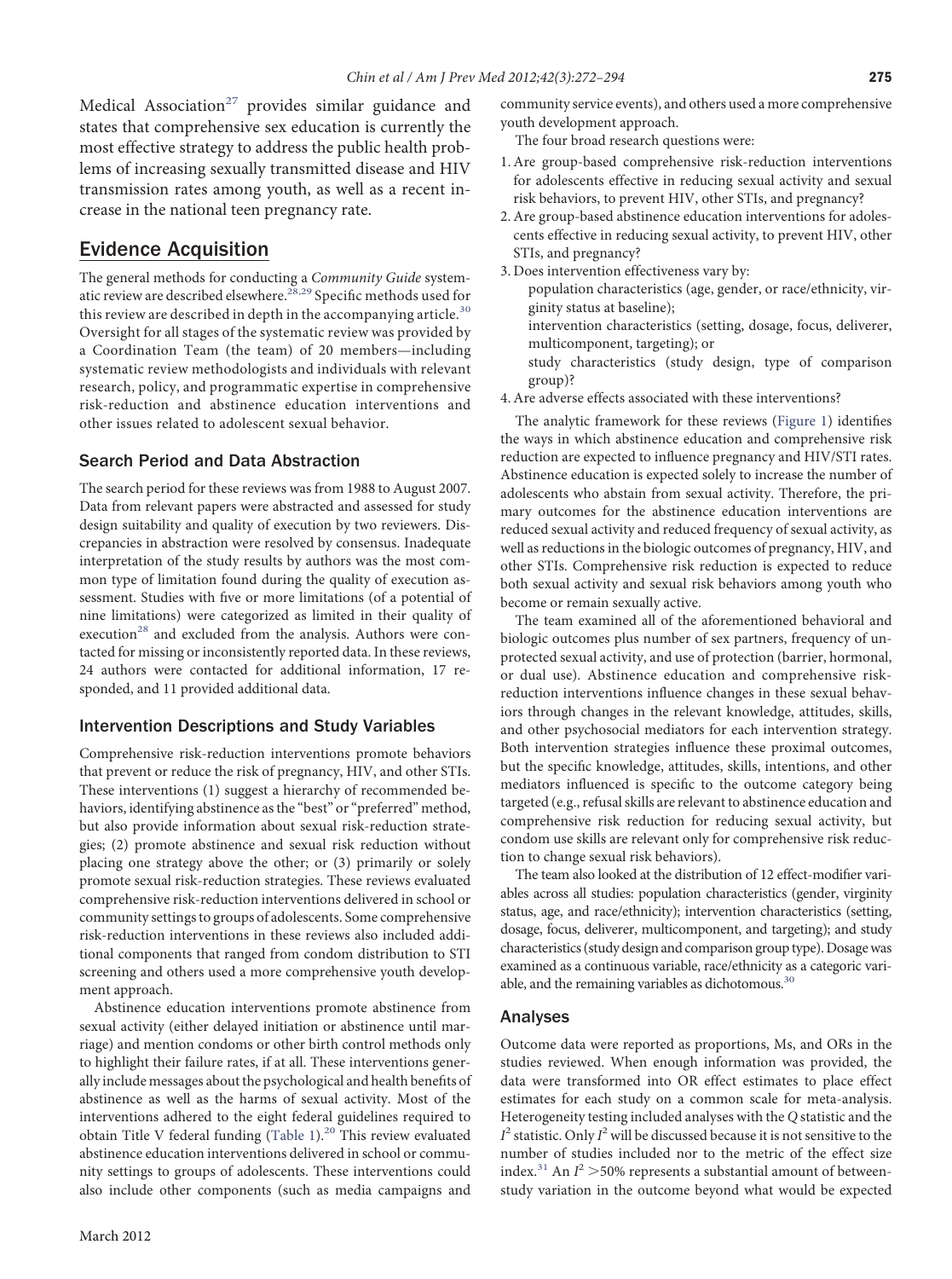from sampling variation and is therefore of concern in meta-analysis. $32$  To assist with interpretation of results, risk ratios for each outcome variable were also estimated. Additional details on the methods of the meta-analysis are provided in the accompanying paper.<sup>30</sup>

Univariate analyses on each of the moderator variables were conducted to (1) assess whether they are associated with intervention effects and (2) explore potential sources of heterogeneity in the overall mean effect size. Similar to the meta-analyses, ORs and CIs were calculated for each category of the moderator variable. Between-study analyses were conducted on all of the moderator variables where overall results were reported and not stratifıed by the variable categories presented in [Table 2.](#page-5-0) When authors reported results



<span id="page-4-0"></span>

*Note:* Figure shows changes in adolescent sexual behavior, reductions in the prevalence of adolescent pregnancy, HIV, and STIs. Abstinence education interventions are expected to lead to reductions in sexual activity only and comprehensive risk-reduction interventions are expected to lead to reductions in sexual activity and sexual risk behaviors among adolescents. Changes in these outcomes occur through changes in the proximal outcomes relevant to each intervention strategy. Both interventions are expected to lead to reductions in the biologic outcomes of pregnancy and HIV/STIs.

STI, sexually transmitted infection

stratifıed by a moderator variable of interest, within-study analyses were performed.

Orwin's fail-safe N and visually inspected funnel plots were used to detect publication bias on all outcomes that had a signifıcant overall effect estimate.<sup>33</sup> A one-study-removed analysis was performed to test how sensitive the overall effect estimates were to any one study[.33](#page-19-19) Correlations between intervention effectiveness and follow-up time were also assessed.

### Additional Information on the Interventions

As with all *Community Guide* reviews, additional information on the interventions was also considered—applicability, economic effıciency, potential benefıts and harms, barriers to implementation, and research gaps. The team drew conclusions about the applicability of the results to various populations and settings after considering the conceptual basis for the interventions, examining data on participant and intervention characteristics, and robustness of results across studies.

For the evaluation of economic effıciency, the intervention defınition and characteristics defıned for the effectiveness review were adopted as primary inclusion and exclusion criteria. Economic keywords such as cost, cost-benefıt, cost-effectiveness, and cost-utility were then added to the original search strategy for the effectiveness review to fınd relevant economic evaluations.

Potential benefıts of the interventions, in addition to those examined as primary and secondary outcomes of the review, were identifıed from studies included in the effectiveness review, a review of background literature on adolescent behavior, or by team members. The great number of concerns about the potential harms that surround this topic area could not all be addressed. Therefore, the discussion of potential harms is limited to those for which data were available from the studies included in these reviews.

Identifıcation of barriers to implementation of comprehensive risk-reduction and abstinence education interventions was similar to the approach used for potential benefıts and harms. The team examined qualifying studies, as well as relevant related literature, for information on barriers to intervention implementation. Also, during the course of conducting these systematic reviews, areas in which information about the effectiveness of the interventions was lacking or of poor quality were identifıed and noted as research gaps.

# Evidence Synthesis

### Comprehensive Risk Reduction

**Effectiveness.** The review identified 66 studies<sup>34-96</sup> (88) study arms) that used a comprehensive risk-reduction strategy, including one paper $64$  that provided information on two studies and another paper $55$  that provided information on three studies. Of these 66 studies, fou[r45,78,84,96](#page-19-21) (fıve study arms) had limited quality of study execution $30$  and were removed from further analysis. The remaining qualifying 62 studies<sup>34–44,46–77,79–83,85–95</sup> (83 study arms) were of greatest study design suitabil-ity.<sup>[30](#page-19-16)</sup> Of these, 12 studies<sup>[39,43,51–54,69,70,76,89,91,92](#page-19-22)</sup> (19 study arms) had good quality of execution and 50 studies<sup>34–44,46–50,55–68,71–75,77,79–83,85–88,90,93–95</sup> (64 study arms) had fair quality of execution.<sup>[30](#page-19-16)</sup> Most of the outcome measures were self-report, with the STI outcome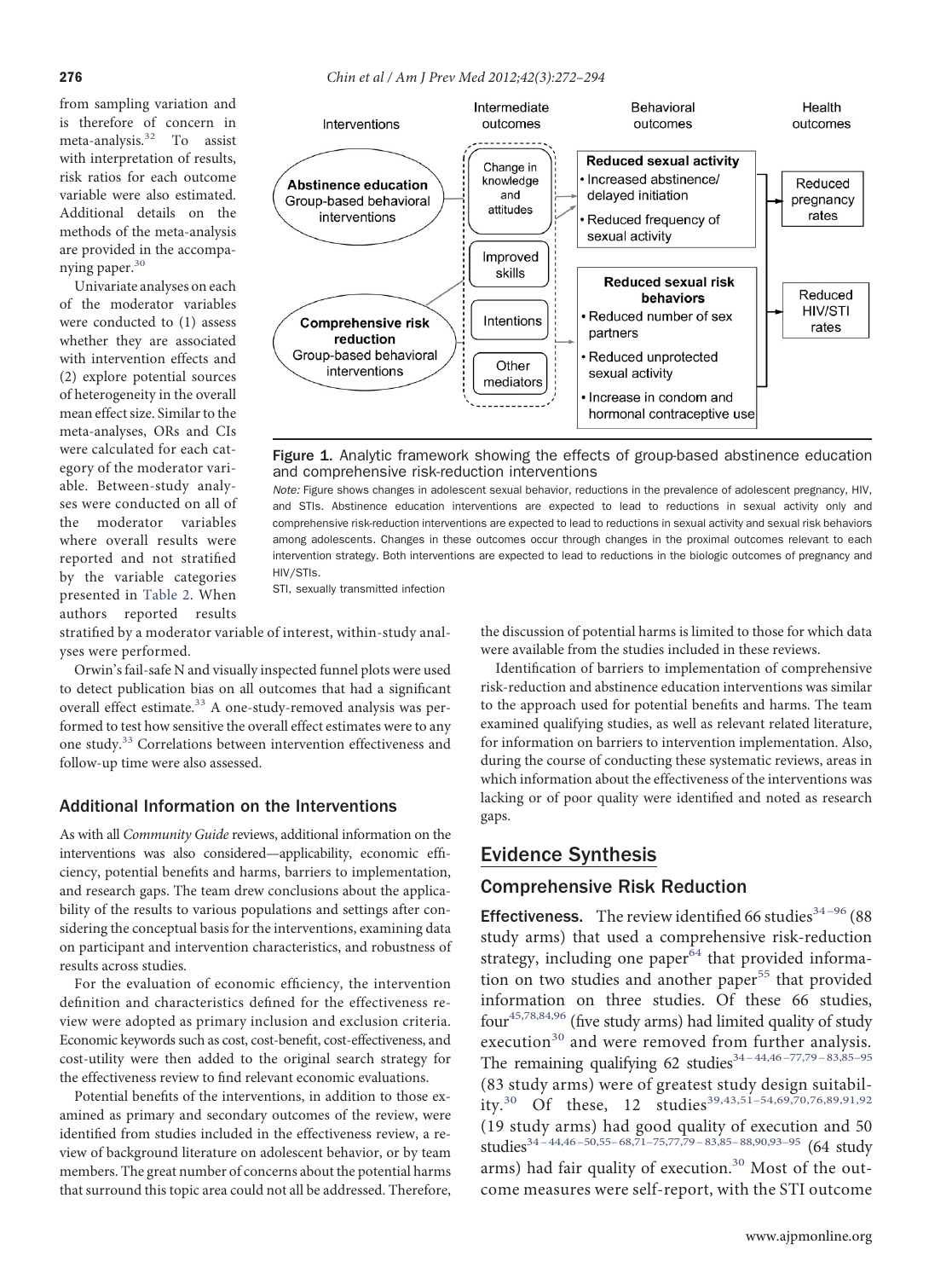<span id="page-5-0"></span>Table 2. Characteristics of the included studies for comprehensive risk reduction

| <b>Characteristics</b>                  | No. of<br>study<br>arms | % of total or<br>M (min, max) |
|-----------------------------------------|-------------------------|-------------------------------|
| No. of components                       |                         |                               |
| Single                                  | 58                      | 70.7                          |
| Multiple                                | 24                      | 29.3                          |
| <b>Focus</b>                            |                         |                               |
| HIV/STI only or multi (HIV/             | 74                      | 90.2                          |
| STI and pregnancy)                      |                         |                               |
| Pregnancy only                          | 8                       | 9.8                           |
| <b>Deliverer</b>                        |                         |                               |
| Adult only (no peer)                    | 66                      | 80.5                          |
| Adult plus peer                         | 16                      | 19.5                          |
| <b>Setting</b>                          |                         |                               |
| School                                  | 38                      | 46.3                          |
| Community                               | 44                      | 53.7                          |
| <b>Targeting</b>                        |                         |                               |
| <b>No</b>                               | 29                      | 35.4                          |
| Yes                                     | 53                      | 64.6                          |
| Dosage                                  |                         |                               |
| Mean hours of contact with<br>deliverer | 63                      | 14.5(1, 54)                   |
| School level and age of<br>recipients   |                         |                               |
| Middle (10-14 years)                    | 29                      | 35.4                          |
| High (15-19 years)                      | 53                      | 64.6                          |
| Gender                                  |                         |                               |
| Female only                             | 9                       | 11.0                          |
| Male only                               | 3                       | 3.7                           |
| Co-ed                                   | 60                      | 73.2                          |
| Not reported                            | 10                      | 12.2                          |
| Majority race/ethnicity                 |                         |                               |
| African-American                        | 41                      | 50.0                          |
| <b>White</b>                            | 15                      | 18.3                          |
| Hispanic                                | $\overline{7}$          | 8.5                           |
| Asian                                   | $\mathbf 1$             | 1.2                           |
| Mixed samples                           | $\overline{7}$          | 8.5                           |
| Not reported                            | 11                      | 13.4                          |
| <b>Virginity status</b>                 |                         |                               |
| Mean baseline percentage                | 53                      | 56.5 (0, 96)                  |
|                                         |                         | (continued)                   |

### Table 2. (*continued*)

| <b>Characteristics</b>             | No. of<br>study<br>arms | % of total or<br>$M$ (min, max) |
|------------------------------------|-------------------------|---------------------------------|
| <b>Comparison group</b>            |                         |                                 |
| Untreated and minimal<br>treatment | 74                      | 90.2                            |
| Treated                            | 8                       | 9.8                             |
| Study design                       |                         |                                 |
| <b>RCT</b>                         | 50                      | 61.0                            |
| Non-RCT                            | 32                      | 39.0                            |

sometimes confırmed with laboratory testing. Summary evidence tables that provide further information on the details of each study can be found at [www.thecommunityguide.org/hiv/supportingmaterials/](http://www.thecommunityguide.org/hiv/supportingmaterials/SETcrr.pdf) [SETcrr.pdf.](http://www.thecommunityguide.org/hiv/supportingmaterials/SETcrr.pdf)

Characteristics of the interventions, sample demographics, and study design. The characteristics of the evidence base for comprehensive risk reduction by number of study arms are detailed in [Table 2.](#page-5-0) Most comprehensive risk-reduction intervention arms were single component (i.e., provided group-based education only, many curriculum-based); focused on the prevention of HIV/STIs and pregnancy; and were delivered solely by a trained adult without including a peer deliverer. Interventions were distributed almost equally between school and community settings and between targeted and untar-geted approaches.<sup>[97](#page-21-0)</sup> Intervention dosage varied across studies. Participants in comprehensive risk-reduction interventions included representation across age, gender, race/ethnicity, and virginity status at baseline. Most comparison groups were untreated or minimally treated and more than half of the studies used an RCT study design.

Outcomes for comprehensive risk reduction. All of the outcomes for comprehensive risk reduction demonstrated effectiveness [\(Table 3\)](#page-6-0). There were reductions in sexual activity (sexual activity OR=0.84, frequency of sexual activity OR=0.81); sexual risk behaviors (number of sex partners OR=0.83, unprotected sexual activity OR=0.70); and the biologic outcomes (STIs OR=0.65, pregnancy OR=0.88), as well as increases in protective sexual behaviors (use of protection  $OR = 1.39$ ). The effect estimates for all outcomes for comprehensive risk reduction, except pregnancy, were signifıcant. Stratifıcation of the protection outcome by type— condom, oral contraception, or dual use—showed favorable effects for all three but signifıcance for condom use only. Additionally, when examining the effects of comprehensive risk reduc-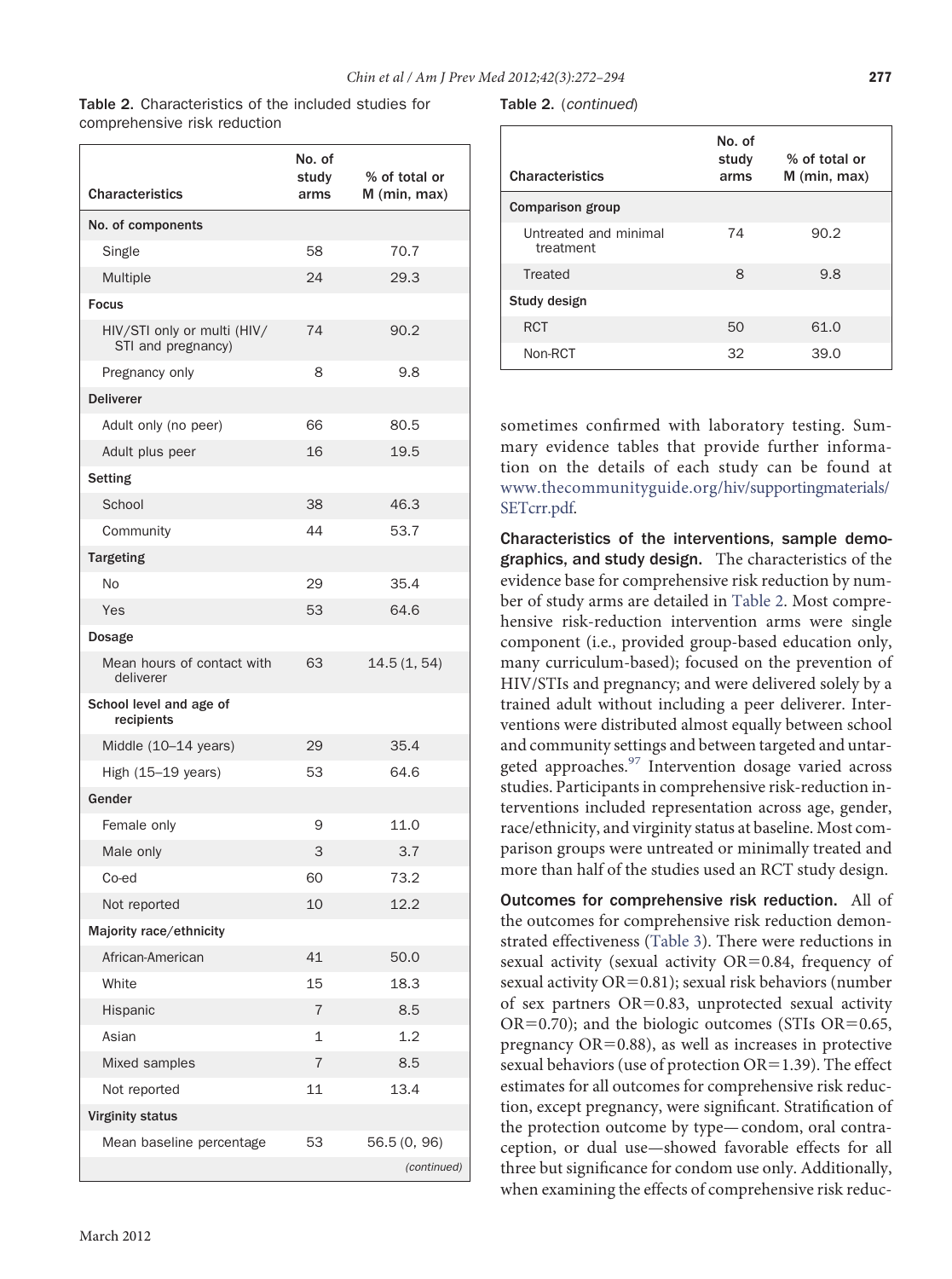| Outcomes <sup>a</sup>            | k           | n<br>(studies) | n (study<br>arms) | OR (95% CI)      | Q statistic<br>p-value | $l^2$ | Estimated<br><b>RR</b>                |
|----------------------------------|-------------|----------------|-------------------|------------------|------------------------|-------|---------------------------------------|
| Sexual activity                  | 57          | 38             | 54                | 0.84(0.75, 0.95) | 0.00                   | 67.67 | 0.88                                  |
| Frequency of sexual activity     | 14          | 13             | 14                | 0.81(0.72, 0.90) | 0.73                   | 0.00  | $\overline{\phantom{0}}^{\mathrm{b}}$ |
| Number of sex partners           | 28          | 23             | 27                | 0.83(0.74, 0.93) | 0.04                   | 34.36 | 0.86                                  |
| Unprotected sexual activity      | 29          | 22             | 28                | 0.70(0.60, 0.82) | 0.00                   | 56.39 | 0.75                                  |
| Protection <sup>c</sup>          | 63          | 38             | 50                | 1.39(1.19, 1.62) | 0.00                   | 76.25 | 1.13                                  |
| Condoms <sup>c</sup>             | 48          | 33             | 44                | 1.45(1.20, 1.74) | 0.00                   | 78.26 | 1.12                                  |
| Oral contraceptives <sup>c</sup> | 10          | 9              | 10                | 1.29(0.89, 1.85) | 0.02                   | 55.69 | 1.22                                  |
| Dual use <sup>c</sup>            | 5           | 4              | $\overline{4}$    | 1.21(0.70, 2.12) | 0.01                   | 72.24 | 1.17                                  |
| Pregnancy                        | 11          | 9              | 11                | 0.88(0.60, 1.30) | 0.02                   | 53.35 | 0.89                                  |
| <b>STI</b>                       | 8           | 6              | 8                 | 0.65(0.47, 0.90) | 0.34                   | 11.15 | 0.69                                  |
| <b>HIV</b>                       | $\mathbf 0$ | $\overline{O}$ | $\overline{O}$    |                  |                        |       |                                       |

<span id="page-6-0"></span>Table 3. Meta-analysis results and estimated RRs for all review outcomes for comprehensive risk-reduction interventions

<sup>a</sup>All of these outcomes were self-reported, with the exception of STIs, which were either self-reported or clinically documented.

**b**Unable to calculate

 $\textdegree$ ORs  $>$ 1.0 indicate beneficial effects.

RR, risk ratio; STI, sexually transmitted infection

tion on consistent condom use, a subset of the condom use outcome, results were in the favorable direction but not significant (19 study arms, OR=1.24, 95% CI=0.96, 1.62).

Heterogeneity. Four of the main comprehensive riskreduction outcomes—sexual activity, unprotected sexual activity, use of protection, and pregnancy— had *I* <sup>2</sup> statistics greater than the 50% threshold. In addition, all protection outcomes when examined by type (i.e., condom use, oral contraceptive use, or dual use) had *I* <sup>2</sup> statistics 50%. The forest plots for each depicted a substantial amount of variation of the individual study effect estimates around the overall weighted mean OR (see [Figure 2](#page-7-0) for an example).

# Subgroup Analyses

Between-study analyses were conducted on the moderator variables age, race/ethnicity, setting, dosage, focus, deliverer, multicomponent, targeting, study design, and comparison group type. Within-study analyses were conducted by gender and virginity status. Within-study analyses could not be performed on the other moderator variables because either no or too few studies reported outcomes stratifıed by these variables.

Between-study analyses. No consistent pattern was found across the moderator variables examined in the meta-analysis for the dichotomous variables or in the meta-regression for the continuous variable of dosage

(data not shown). All included studies were RCTs or controlled before–after (CBA) designs, and effects were similar for RCTs and CBA studies. Stratifıcation of the STI analyses by community setting (fıve study arms<sup>42,52,85,88</sup>) versus school setting (three study arm[s56,83\)](#page-20-2) showed effect magnitudes similar for school and community settings but CIs around the estimates were wider for studies in school settings (OR for community=0.64, 95% CI=0.43, 0.95; OR for school=0.71, 95%  $CI = 0.24$ , 2.10;  $p=0.86$ ), where STIs were rare events. Most of the evidence on the STI outcome is from samples of adolescents who were recruited in clinical settings (e.g., an adolescent health clinic).

Within-study analyses. Individual studies provided suffıcient data to enable examination of two of ten moderator variables using within-study analyses. Ten study arms<sup>[34,35,40,48,56,60,73](#page-19-20)</sup> reported sexual activity outcome by gender. The effect magnitude was larger for boys than girls (OR for boys-0.61, 95% CI-0.46, 0.81; OR for girls-0.90, 95% CI-0.69, 1.19; *p*-0.054). Similar results were found for the six study arms that reported results for condom use by gender (OR for boys =  $2.08$ ,  $95\%$  CI =  $0.97$ , 4.48; OR for girls=0.88, 95% CI=0.40, 1.92; *p*=0.132). Four study arms<sup>[51,69](#page-19-24)</sup> reported sexual activity outcome by virginity status at baseline. The analysis produced a similar effect magnitude for virgins and nonvirgins (OR for virgins=0.63, 95% CI= 0.46, 0.87; OR for nonvirgins=0.75, 95% CI=0.53, 1.06; *p*=0.47).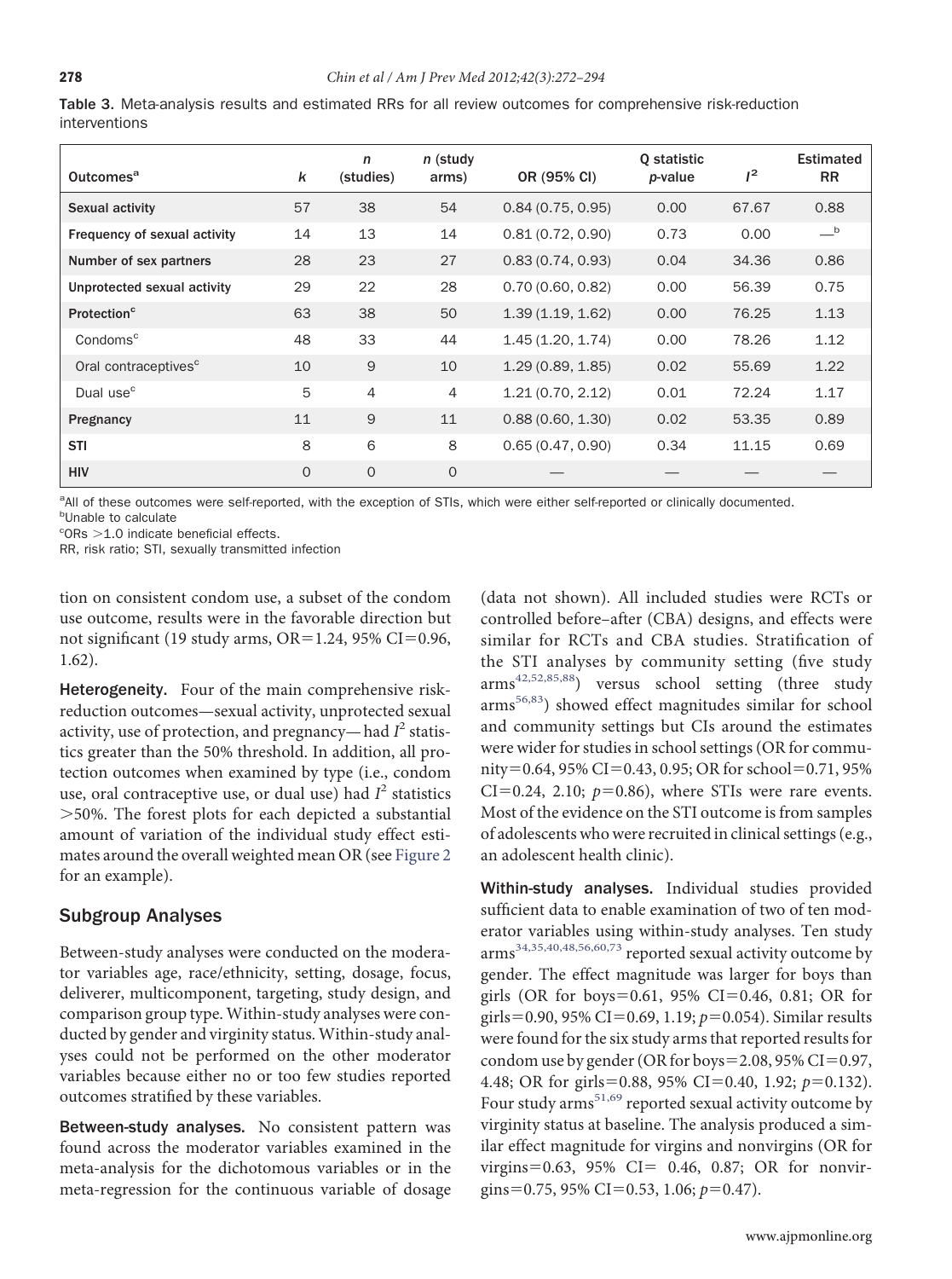| Model  | Study                                                                                                                                                                                                                                                                                                                                                                                                                                                                                                                                                                                                                                                                                                                                                                                                                                                                                                                                                                                                                                                                                                                                                                                                                                                                                                                                                                      | <b>Statistics for each study</b>                                                                                                                                                                                                                                                                                                                                                                                                                                                                                                       |                                                                                                                                                                                                                                                                                                                                                                                                                                                                                                                                        |                                                                                                                                                                                                                                                                                                                                                                                                                                                                                                                                         | OR and 95% CI                                   |
|--------|----------------------------------------------------------------------------------------------------------------------------------------------------------------------------------------------------------------------------------------------------------------------------------------------------------------------------------------------------------------------------------------------------------------------------------------------------------------------------------------------------------------------------------------------------------------------------------------------------------------------------------------------------------------------------------------------------------------------------------------------------------------------------------------------------------------------------------------------------------------------------------------------------------------------------------------------------------------------------------------------------------------------------------------------------------------------------------------------------------------------------------------------------------------------------------------------------------------------------------------------------------------------------------------------------------------------------------------------------------------------------|----------------------------------------------------------------------------------------------------------------------------------------------------------------------------------------------------------------------------------------------------------------------------------------------------------------------------------------------------------------------------------------------------------------------------------------------------------------------------------------------------------------------------------------|----------------------------------------------------------------------------------------------------------------------------------------------------------------------------------------------------------------------------------------------------------------------------------------------------------------------------------------------------------------------------------------------------------------------------------------------------------------------------------------------------------------------------------------|-----------------------------------------------------------------------------------------------------------------------------------------------------------------------------------------------------------------------------------------------------------------------------------------------------------------------------------------------------------------------------------------------------------------------------------------------------------------------------------------------------------------------------------------|-------------------------------------------------|
|        |                                                                                                                                                                                                                                                                                                                                                                                                                                                                                                                                                                                                                                                                                                                                                                                                                                                                                                                                                                                                                                                                                                                                                                                                                                                                                                                                                                            | <b>OR</b>                                                                                                                                                                                                                                                                                                                                                                                                                                                                                                                              | Lower<br>limit                                                                                                                                                                                                                                                                                                                                                                                                                                                                                                                         | Upper<br>limit                                                                                                                                                                                                                                                                                                                                                                                                                                                                                                                          |                                                 |
| Random | Barth 199236<br>Main 1994 <sup>63</sup><br>Magura 1994 <sup>62</sup><br>St. Lawrence 1995 <sup>88</sup><br>Kirby 1997 <sup>56</sup><br>Weeks 1997 <sup>94</sup><br>Weeks 199794<br>Hubbard 1998 <sup>50</sup><br>Jemmott 1998 <sup>51</sup><br>Moberg 1998 <sup>66</sup><br>Moberg 1998 <sup>66</sup><br>Rotheram-Borus 199875<br>Rotheram-Borus 199875<br>Jemmott 1998 <sup>51</sup><br>Ferguson 199846<br>O'Donnell 1999 <sup>69</sup><br>O'Donnell 1999 <sup>69</sup><br>Lieberman 200060<br>McBride 200064<br>McBride 200064<br>Aarons 200034<br>Aarons 200034<br>Kennedy 200055<br>Kennedy 2000 <sup>55</sup><br>Kennedy 2000 <sup>55</sup><br>Smith 200083<br>Smith 200083<br>Coyle 200139<br>St. Lawrence 2002 <sup>89</sup><br>St. Lawrence 2002 <sup>89</sup><br>Aten 2002 <sup>35</sup><br>Aten 2002 <sup>35</sup><br>Aten 200235<br>Fisher 200247<br>Fisher 2002 <sup>47</sup><br>Philliber 200273<br>Li 2002 <sup>59</sup><br>Flay 200448<br>Flay 200448<br>Flay 2004 <sup>48</sup><br>Flay 200448<br>Stanton 2004 <sup>90</sup><br>Coyle 2004 <sup>40</sup><br>Coyle 2004 <sup>40</sup><br>Stanton 2004 <sup>90</sup><br>Stanton 200591<br>Sikkema 200580<br>Sikkema 200580<br>Stanton 200591<br>Dilorio 200643<br>Coyle 2006<br>Villarruel 200641<br>Dilorio 200643<br>LaChausse 2006 <sup>58</sup><br>Lightfoot 200761<br>Dilorio 200744<br>Morrison 200768 | 0.815<br>0.930<br>0.554<br>0.433<br>1.015<br>1.001<br>0.952<br>0.505<br>0.658<br>1.209<br>1.428<br>1.000<br>1.000<br>0.832<br>3.000<br>0.896<br>0.738<br>1.113<br>0.205<br>0.921<br>1.880<br>1.180<br>1.159<br>1.099<br>1.085<br>0.875<br>0.856<br>0.830<br>0.148<br>0.076<br>0.899<br>0.949<br>0.625<br>1.935<br>1.037<br>0.629<br>0.878<br>0.425<br>0.811<br>0.285<br>0.488<br>1.377<br>0.674<br>0.648<br>0.963<br>1.396<br>0.559<br>0.893<br>1.335<br>1.383<br>1.230<br>0.660<br>1.042<br>0.313<br>1.508<br>1.017<br>1.647<br>0.841 | 0.602<br>0.611<br>0.307<br>0.068<br>0.762<br>0.574<br>0.587<br>0.239<br>0.382<br>0.874<br>1.033<br>0.434<br>0.433<br>0.499<br>0.254<br>0.637<br>0.519<br>0.579<br>0.056<br>0.413<br>1.019<br>0.609<br>0.617<br>0.571<br>0.530<br>0.270<br>0.490<br>0.541<br>0.053<br>0.027<br>0.610<br>0.636<br>0.404<br>0.736<br>0.454<br>0.429<br>0.531<br>0.285<br>0.503<br>0.189<br>0.289<br>0.892<br>0.487<br>0.467<br>0.628<br>0.999<br>0.330<br>0.556<br>0.999<br>0.821<br>0.510<br>0.457<br>0.602<br>0.152<br>0.577<br>0.592<br>0.980<br>0.747 | 1.104<br>1.415<br>1.002<br>2.764<br>1.354<br>1.748<br>1.544<br>1.066<br>1.132<br>1.672<br>1.974<br>2.302<br>2.312<br>1.389<br>35.445<br>1.260<br>1.051<br>2.139<br>0.744<br>2.056<br>3.468<br>2.286<br>2.178<br>2.115<br>2.218<br>2.835<br>1.495<br>1.273<br>0.415<br>0.212<br>1.325<br>1.414<br>0.967<br>5.083<br>2.370<br>0.922<br>1.451<br>0.634<br>1.308<br>0.429<br>0.824<br>2.127<br>0.932<br>0.899<br>1.479<br>1.952<br>0.947<br>1.435<br>1.785<br>2.330<br>2.968<br>0.953<br>1.805<br>0.644<br>3.942<br>1.745<br>2.768<br>0.947 | 0.1<br>0.2<br>0.5<br>5                          |
|        |                                                                                                                                                                                                                                                                                                                                                                                                                                                                                                                                                                                                                                                                                                                                                                                                                                                                                                                                                                                                                                                                                                                                                                                                                                                                                                                                                                            |                                                                                                                                                                                                                                                                                                                                                                                                                                                                                                                                        |                                                                                                                                                                                                                                                                                                                                                                                                                                                                                                                                        |                                                                                                                                                                                                                                                                                                                                                                                                                                                                                                                                         | <b>Favors intervention</b><br>Favors comparison |
|        |                                                                                                                                                                                                                                                                                                                                                                                                                                                                                                                                                                                                                                                                                                                                                                                                                                                                                                                                                                                                                                                                                                                                                                                                                                                                                                                                                                            |                                                                                                                                                                                                                                                                                                                                                                                                                                                                                                                                        |                                                                                                                                                                                                                                                                                                                                                                                                                                                                                                                                        |                                                                                                                                                                                                                                                                                                                                                                                                                                                                                                                                         |                                                 |

<span id="page-7-0"></span>Figure 2. Forest plot of meta-analysis results for sexual activity outcome using random-effects model for comprehensive risk-reduction strategy

# Sensitivity Testing

Publication bias. Results from Orwin's fail-safe N revealed that 45–213 studies demonstrating no effects would be needed to reduce the effects to trivial or nonsignificant for the signifıcant primary comprehensive risk-reduction outcomes. No indication of publication bias was apparent, as the plots generally held to the inverse funnel shape.

One-study-removed analysis. Nearly all of the outcomes had a signifıcant overall 95% CI and were not sensitive to the removal of any one study arm. The STI outcome was sensitive to the removal of either one of two study  $arms, <sup>42,52</sup>$  which resulted in the 95% CI becoming nonsignificant. When one study  $arm<sup>64</sup>$  was removed from the oral contraception outcome (subgroup of the overall protection

outcome), the overall 95% CI changed from nonsignifıcant to signifıcant. Dual use, another subgroup of the overall protection outcome, was also nonsignifıcant, but did not show this sensitivity to removal of a study arm.

Correlations with follow-up time. Follow-up time for each of the interventions varied. For the sexual activity outcome (the outcome with the most studies included), follow-up time varied from 5 to 208 weeks, with a median of 54 weeks. For all of the outcomes examined, no signifıcant correlations between effectiveness and follow-up time were found (data not shown).

# Applicability

The evidence from the comprehensive risk-reduction interventions included in this review is applicable across a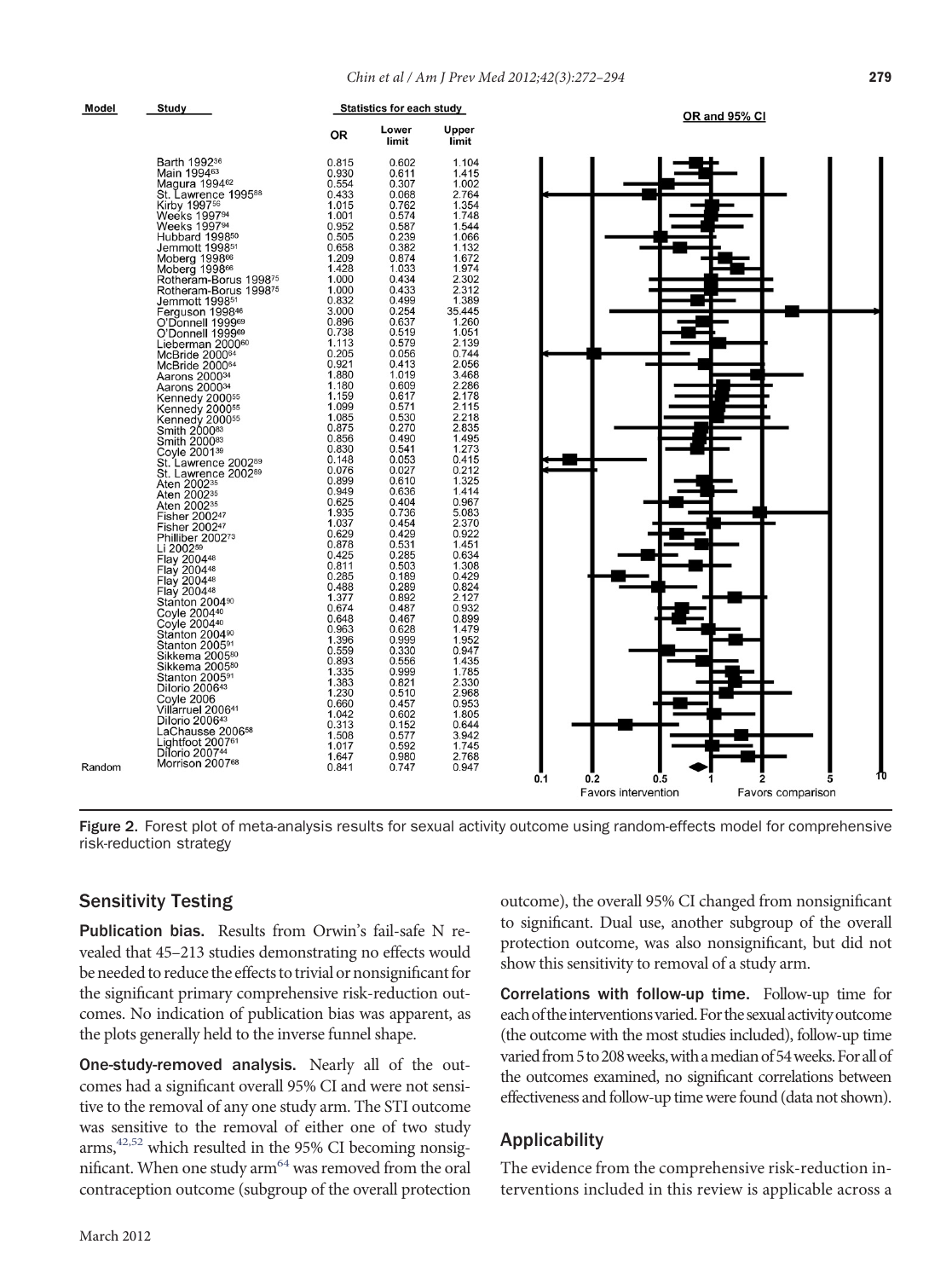range of populations and settings. Studies included representation from a range of ages, racial/ethnic groups, and adolescents of differing baseline virginity status. The interventions reviewed were delivered to both singlegender and coed groups in both school and community settings. These interventions are also considered applicable when implemented in a variety of ways as the interventions reviewed varied by deliverer (peer or adult); tailoring to group characteristics; focus (HIV/STI, pregnancy, or both); and the inclusion of other interventions in addition to comprehensive risk reduction (e.g., condom distribution).

# Economic Efficiency

The methods for this systematic economic review are described in the accompanying methods paper.<sup>[30](#page-19-16)</sup> The initial search resulted in 8087 records of publications about comprehensive risk-reduction or abstinence education interventions. All monetary values presented here are in 2008 U.S. dollars. Ten comprehensive risk-reduction studies that included economic information were identified: eight economic evaluations<sup>73,98-104</sup> of individual programs; an evaluation<sup>[105](#page-21-1)</sup> of multiple programs for the Washington state legislature; and a dissertation  $106$  that modeled economic outcomes based on combined results from six programs. All studies evaluating individual programs received at least a satisfactory score on the quality scoring criteria. A summary description of all included economic studies is provided in [Table 4.](#page-10-0)

There was some overlap between the evidence considered in the economic and effectiveness reviews.  $\mbox{Four}^{73,99,100,103}$  $\mbox{Four}^{73,99,100,103}$  $\mbox{Four}^{73,99,100,103}$  of eight economic evaluations of individual programs were also included in the effectiveness re-view. A 2004 evaluation<sup>[105](#page-21-1)</sup> presented to the State of Washington legislature assessed various programs within the state with specifıc social and health objectives, one of which was a set of seven programs that included the objective of preventing teen pregnancies. To assess the effectiveness of this set of seven programs, that evaluation directly used four studies<sup>[39,50,73,107](#page-19-22)</sup> also included in the current effectiveness review. Using 2000 U.S. Census data, the dissertation by Olaiya<sup>[106](#page-21-2)</sup> modeled healthcare costs averted through prevention of pregnancies and STIs. Effect estimates were drawn from six school-based interventions, all of which incorporated comprehensive risk-reduction strategies and included small group discussions, role-playing, and experiential learning. Four<sup>[34,39,40,69](#page-19-20)</sup> of those six interventions were also included in the current effectiveness review.

Various outcomes were estimated in the comprehensive risk-reduction studies: sexual activity, $^{73,100,102-104}$ condom use,  $99,102,103,106$  contraceptive use,  $73,105$  preg-nancy,<sup>[73,98,101,103–106](#page-20-3)</sup> STIs,<sup>[103,105,106](#page-21-4)</sup> or HIV.<sup>[100,102,103](#page-21-5)</sup>

One evaluation study $98$  also measured academic attainment. Where the intervention data provided only intermediate outcomes (e.g., increased condom use), three studies used additional modeling based on parameter values from the literature to estimate fınal outcomes such as averted HIV infections<sup>[102,103](#page-21-7)</sup> and pregnancies.<sup>[103,106](#page-21-4)</sup>

# Program Costs

In six of eight studies<sup>73,98,101-104</sup> evaluating individual interventions, program costs ranged from  $$66^{103}$$  to \$10,024<sup>101</sup> per person per year. Of the remaining two studies, one<sup>[99](#page-21-3)</sup> reported an annual budget of \$335,358 to cover staff salaries, operating expenses, materials, and purchased radio advertising time, and the other<sup>[100](#page-21-5)</sup> reported a cost of \$119 per participant for a 5-hour-long, 1-day HIV risk-reduction session for 85 male African-American adolescents that included food, transportation costs, and monetary incentives for participants. The eval-uation of programs in Washington State<sup>[105](#page-21-1)</sup> reported a range of program costs from \$11 to \$4486 per person per year that is narrower than the range of costs obtained in this review from individual interventions across different locations within the U.S.

The wide range in costs per participant per year for comprehensive risk-reduction programs can be attributed to variability in program content, number of participants, and program duration. The type of intervention setting is also important. Four studies<sup>[73,98,101,104](#page-20-3)</sup> were multifaceted youth development interventions that extended over multiple years with intensive interactions between staff and participants, with three reporting program costs of  $$4192^{98}$  to  $$10,024^{101}$  per person per year.

The fourth<sup>[104](#page-21-8)</sup> study reported a considerably lower perperson per-year cost of \$173 because the fıxed costs were spread over a large number of participants (1700, compared to the range of  $50^{101}$  to  $242^{73}$  participants in the other three studies), and because only 31% of the participants made extensive use of all services. Among the studies of individual programs, the lowest cost per person per year of \$66 was found for a school-based program<sup>[103](#page-21-4)</sup> that focused on curriculum-based education. The evaluation of multiple programs in Washington State reported the lowest cost per person per year of \$11 for a program that also focused on school- and curriculum-based education.

## Economic Summary Measure

An economic summary measure is composed of both intervention cost and intervention benefıt. Averted healthcare and productivity costs constitute an important economic benefıt from an intervention. Healthcare costs were estimated in six studies<sup>[98,100,102,103,105,106](#page-21-6)</sup> and pro-ductivity costs in four studies.<sup>[98,102,103,105](#page-21-6)</sup> Of six studies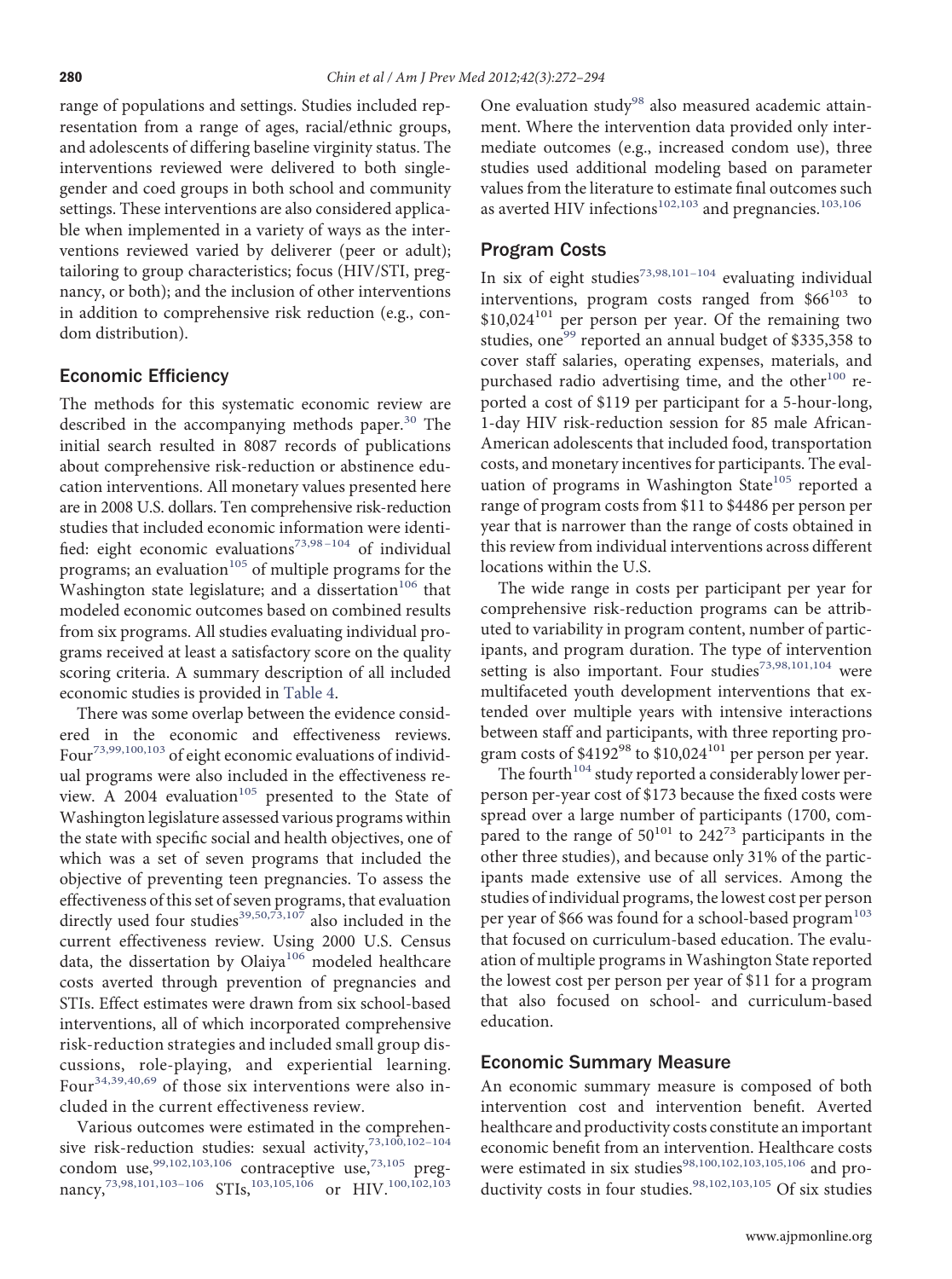that report an economic summary measure, two $100,102$ provided cost effectiveness as cost per quality-adjusted life-year (QALY); two<sup>[98,103](#page-21-6)</sup> provided benefit–cost ratios; one<sup>[101](#page-21-9)</sup> provided net benefits; and one<sup>[105](#page-21-1)</sup> provided both net benefıts and a benefıt– cost ratio.

Of two studies that evaluated HIV infections averted, one<sup>[100](#page-21-5)</sup> estimated the cost per averted infection at \$1.3 million. The cost– utility ratio from the two studies ranged from about  $$9000^{102}$  to  $$76,000^{100}$  per QALY. The benefıts and costs of an intervention to affect incidence of HIV, gonorrhea, chlamydia, and pregnancies through increased condom use and reduced sexual activity were estimated to produce a benefit-cost ratio of  $2.65.^{103}$  In another cost-benefit study, $98$  the intervention's impact on pregnancies and academic attainment is estimated to be a benefıt– cost ratio of 3.68. On the other hand, one study<sup>[101](#page-21-9)</sup> that also reported the highest program cost per person per year found that the benefıts of pregnancy prevention were less than the cost of program, for an estimated net benefıt of –\$1708 per person per year.

The study on multiple programs in Washington State $105$  did not find many of the pregnancy prevention programs to be cost-benefıcial; only one of seven programs evaluated reported a benefıt– cost ratio of 1.29 and a positive net benefıt of \$212 per participant; the other six reported net costs ranging from \$15 to \$10,640 per participant for intervention periods ranging from 1 to 4 years. The dissertation,<sup>106</sup> based on effect estimates from six interventions applied to the U.S. 2000 cohort, reported per-year per-person healthcare savings in averted STIs and pregnancies that ranged from \$5.80 for people aged 13–14 years to \$103 for those aged 15–17 years and \$338 for ages 18 –19 years. Averted pregnancies made up 80% of these savings for the youngest cohort and >95% for the oldest cohort.

The five studies that reported benefit-cost or costeffectiveness ratios modeled averted healthcare and productivity losses from reduced cases of HIV and STI infections and reduced pregnancy rates, and on various underlying assumptions. One of these studies<sup>[98](#page-21-6)</sup> also considered education benefıts and the resultant increase in income from the particular intervention in its estimation of the benefit-cost ratio. Two studies<sup>[98,103](#page-21-6)</sup> showed favorable benefit-cost ratios and two studies $100,102$  reported cost-effectiveness ratios either much lower than or close to the conventional benchmark of cost effectiveness of \$50,000 per QALY. One study<sup>[101](#page-21-9)</sup> with high cost per participant per year and negative net benefıts mentioned that a break-even point could be achieved if the program could include more participants or was extended to include participants aged between 20 and 21 years, because the older cohort is more active sexually.

Finally, other dimensions of positive behaviors are affected by such interventions (especially youth development), and are hard to quantify and monetize (e.g., reduced crime, improved academic attainment, and better parenting skills). Overall, most comprehensive riskreduction studies that take into account a comprehensive assessment of the benefıts of preventing pregnancy, STI, and HIV, and secondary benefıts (e.g., education attainment) demonstrate a positive economic value from investments in such interventions.

# Abstinence Education

**Effectiveness.** This review identified 23 studies<sup>107-124</sup> (27 study arms) that used an abstinence education intervention approach, including one paper $107$  that provided information on three studies and another paper $118$  that provided information on four studies. Of these, two stud- $\frac{1}{16}$  ies<sup>[114,115](#page-21-12)</sup> (four study arms) had limited quality of execution and were removed from further analysis. The remaining 21 studies<sup>107-113,116-124</sup> (23 study arms) were of greatest study design suitability. Two studies<sup>[118,120](#page-21-11)</sup> (two study arms) had good quality of execution and 19 studies<sup>107-113,116-119,121-124</sup> (21 study arms) had fair quality of execution.[30](#page-19-16) Most of the outcome measures were self-report, with the STI outcome sometimes confırmed with laboratory testing. Summary evidence tables that provide further information on the details of each study are available at [www.thecommunityguide.](http://www.thecommunityguide.org/hiv/supportingmaterials/SETAbstinence.pdf) [org/hiv/supportingmaterials/SETAbstinence.pdf.](http://www.thecommunityguide.org/hiv/supportingmaterials/SETAbstinence.pdf)

Characteristics of the interventions, sample demographics, and study design. The characteristics of the evidence base for abstinence education by number of study arms are presented in [Table 5.](#page-13-0) Most of the intervention arms used a single component intervention (i.e., involved group-based education only that was usually curriculum-based); were focused on HIV/STI and pregnancy; took place in the school setting; and were delivered by a trained adult. Most interventions did not use a tar-geted approach.<sup>[97](#page-21-0)</sup> Intervention dosage (number of hours of contact with the deliverer of the intervention) varied. Almost all participants were aged 10 –14 years, with representation across gender and race/ethnicity. The majority of participants were virgins at baseline. Most comparison groups were untreated or minimally treated and less than half of the studies were RCTs.

Primary outcomes. The meta-analytic results demonstrate effect estimates in the favorable direction for both of the primary behavioral outcomes for abstinence education (sexual activity OR=0.81 and frequency of sexual activity OR=0.77; [Table 6\)](#page-14-0). These results indicate reductions in sexual activity and frequency of sexual activity with signifıcant reduction for sexual activity only. How-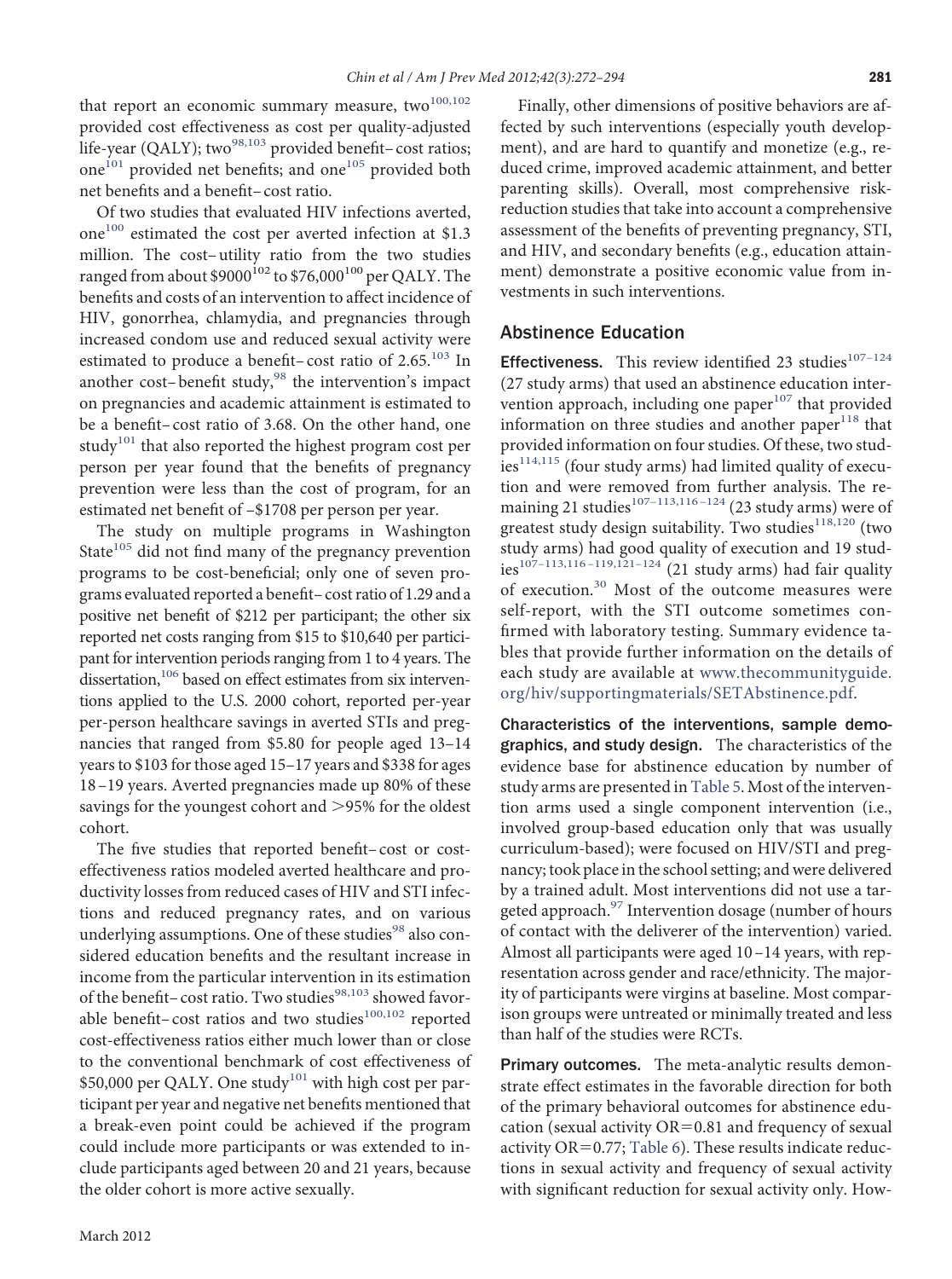#### Table 4. Description of economics studies included in the systematic review

<span id="page-10-0"></span>

| Study                       | Program costs<br>$($ \$)                                                    | Type of intervention<br>Setting               | Description of intervention<br>Length of intervention<br>Number of intervention participants                                                                                                                                                                                               | Breakdown of program<br>cost                                                                                                                                                               | <b>Considered healthcare costs</b><br>averted?<br><b>Considered productivity losses</b><br>averted?                                                                                                       | Health outcome(s) monetized<br>or included in economic<br>summary<br>Summary economic measure                                                                                                                                                                                                                            |
|-----------------------------|-----------------------------------------------------------------------------|-----------------------------------------------|--------------------------------------------------------------------------------------------------------------------------------------------------------------------------------------------------------------------------------------------------------------------------------------------|--------------------------------------------------------------------------------------------------------------------------------------------------------------------------------------------|-----------------------------------------------------------------------------------------------------------------------------------------------------------------------------------------------------------|--------------------------------------------------------------------------------------------------------------------------------------------------------------------------------------------------------------------------------------------------------------------------------------------------------------------------|
| Hahn (1994) <sup>98</sup>   | 4192 per<br>participant<br>per year                                         | Type-YD<br>Some school-based                  | Description-Intervention consists of<br>education/academic tutoring;<br>community service; developmental<br>help in sex, drugs, family planning<br>Length-4-year program with about<br>750 hours' exposure each year<br>Participants-25 each in four<br>intervention and one control sites | About 46% for program<br>and staff; remaining<br>for college fund,<br>stipends, and<br>completion<br>incentives                                                                            | Health-assumed first-year cost of<br>childbirth in Medicaid<br>$family = $15,808$<br>Productivity-considered income<br>increments from completion of<br>high school, 2-year college,<br>4-year university | Effects considered for a<br>cohort of 100, with 14<br>averted childbirths included<br>in summary<br>4-year program<br>$cost = $1,676,847$ and 4-<br>year benefits= $$6,170,895$ ,<br>composed of \$5,949,588<br>for education benefits and<br>\$221,307 for averted<br>childbirth costs: benefit-<br>$cost ratio = 3.68$ |
| Kennedy $(2000)^{99}$       | 335.358<br>annual<br>budget                                                 | Type-social<br>marketing<br>Community setting | Description-safe sex and condom<br>use by radio advertisement;<br>posters and small media; skills<br>workshop; peer outreach;<br>telephone information line<br>Length-1 year<br>Participants-extent of mass media<br>coverage unclear                                                      | Staff salaries, operating<br>expenses, creative<br>materials<br>development<br>contracts, and<br>purchased<br>advertising time;<br>details not provided.                                   | None                                                                                                                                                                                                      | No economic summary<br>measure reported                                                                                                                                                                                                                                                                                  |
| Philliber $(2002)^{73}$     | 5169 per<br>participant<br>per year                                         | Type-YD<br>Community setting                  | Description-family life, sex, health<br>education; career support;<br>academic support; artistic<br>expression; recreation; physical<br>and mental health services.<br>Modeled after Children's Aid<br>Society's Carrera Program<br>Length-3 years<br>Participants-242                     | Staff salaries, medical<br>and dental services:<br>stipends for "Job<br>Club"; wages for<br>work on<br>entrepreneurial,<br>community service,<br>internship jobs;<br>details not provided. | None                                                                                                                                                                                                      | No summary economic<br>measures reported<br>although cost per day is<br>reported to be less than<br>cost of afterschool child<br>care                                                                                                                                                                                    |
| Pinkerton<br>$(2000)^{100}$ | 119 <sub>per</sub><br>participant<br>for a 5-hour-<br>long 1-day<br>session | Type—CB<br>Setting not clear                  | Description-1-day HIV education<br>and condom use; dispel<br>misconceptions about HIV through<br>video; games; exercises; role-play<br>in sexual negotiations<br>Length-1 day (5 hours)<br>Participants-85 African-American<br>male adolescents                                            | 22% personnel<br>salaries:<br>29% incentives:<br>13% facilities;<br>23% training facilitators                                                                                              | Health-lifetime averted<br>healthcare costs per HIV<br>infection-\$261.832<br>Productivity-not considered<br>directly but may be captured in<br><b>QALY</b>                                               | Cost per infection averted-<br>\$1,337,000<br>ICER reported to be \$76K/<br><b>QALY</b><br>HIV infections averted<br>modeled on reduction in<br>risky sex acts                                                                                                                                                           |
|                             |                                                                             |                                               |                                                                                                                                                                                                                                                                                            |                                                                                                                                                                                            |                                                                                                                                                                                                           | (continued on next page)                                                                                                                                                                                                                                                                                                 |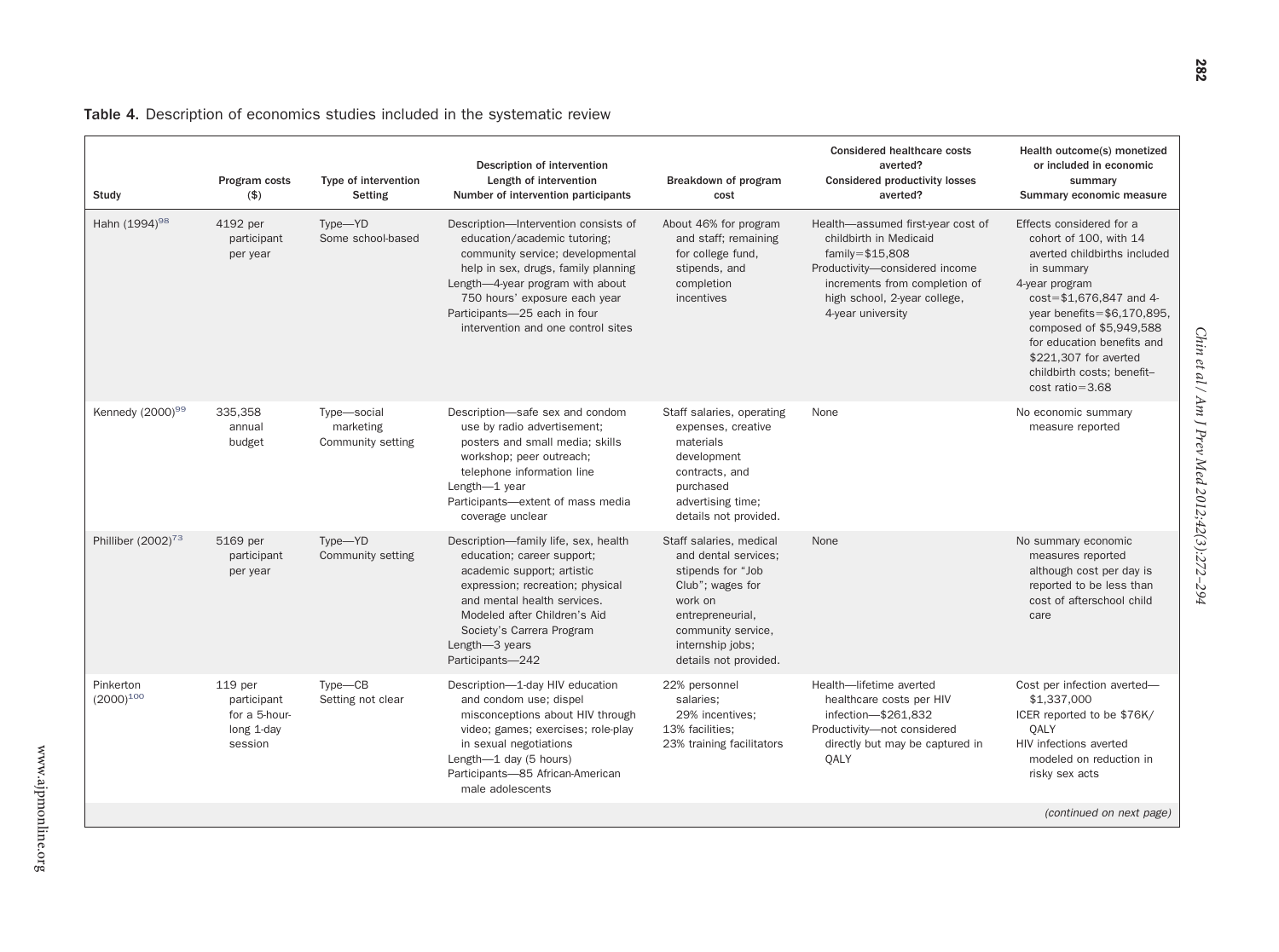#### Table 4. *(continued)*

| Study                       | Program costs<br>$($ \$)                      | Type of intervention<br><b>Setting</b>                 | Description of intervention<br>Length of intervention<br>Number of intervention participants                                                                                                                                                                                                                                                                                       | Breakdown of program<br>cost                                                                                                                                                     | <b>Considered healthcare costs</b><br>averted?<br><b>Considered productivity losses</b><br>averted?                                                                                                                                                                                                                                                                                                              | Health outcome(s) monetized<br>or included in economic<br>summary<br>Summary economic measure                                                                                                                                                          |
|-----------------------------|-----------------------------------------------|--------------------------------------------------------|------------------------------------------------------------------------------------------------------------------------------------------------------------------------------------------------------------------------------------------------------------------------------------------------------------------------------------------------------------------------------------|----------------------------------------------------------------------------------------------------------------------------------------------------------------------------------|------------------------------------------------------------------------------------------------------------------------------------------------------------------------------------------------------------------------------------------------------------------------------------------------------------------------------------------------------------------------------------------------------------------|--------------------------------------------------------------------------------------------------------------------------------------------------------------------------------------------------------------------------------------------------------|
| Rosenthal<br>$(2009)^{101}$ | 10,024 per<br>participant<br>per year         | Type-YD<br>Community setting                           | Description-family life, sex, health<br>education; career support;<br>academic support; artistic<br>expression; recreation; physical<br>and mental health referral<br>Modeled after Children's Aid<br>Society's Carrera program;<br>comprehensive risk reduction plus<br>parallel family program implying<br>24/7 contact with staff<br>Length-7 years<br>Participants-50 annually | Compensation for staff,<br>rent/utilities/<br>maintenance, food,<br>fundraising, establish<br>and maintain work<br>experience, and<br>training program;<br>details not provided. | Health-direct health costs of<br>childbearing and pregnancies<br>drawn from 1997 Urban<br>Institute study, Kids Having<br>Kids; reports \$8741 to<br>\$17,064 per pregnancy<br>Productivity-productivity costs of<br>teen pregnancy drawn from<br>1997 Urban Institute study;<br>also includes "other benefits"<br>of averted pregnancies; details<br>not provided but reports \$8323<br>per participating child | Even with "other benefits."<br>the program is not cost-<br>saving, with net benefit at<br>-\$1708 per student per<br>year. Break-even occurs<br>when horizon is extended<br>to age 20-21 years or<br>number of participants is<br>increased to $>60$ . |
| Tao (1998) <sup>102</sup>   | 3219 per<br>participant<br>per year           | Type-assessment<br>and counseling<br>Community setting | Description-HIV risk assessment,<br>peer counseling and education,<br>and referrals<br>Length-1 year (modeled over 10<br>years)<br>Participants-501 gay and bisexual<br>male adolescents                                                                                                                                                                                           | Assess and counsel-<br>21%:<br>Administration-32%;<br>Support staff-18%;<br>Rental-6%;<br>Outreach-7%                                                                            | Health-averted healthcare costs<br>based on HIV modeling over 10<br>years-\$141,467<br>Productivity-human capital gains<br>reported to be \$1,616,153 over<br>10 years, based on HIV<br>modeling                                                                                                                                                                                                                 | ICER reported to be \$8978/<br><b>QALY</b><br>Efficacy used in calculations<br>is 60% lower probability of<br>having unprotected anal<br>sex with recent partner                                                                                       |
| Wang (2000) <sup>103</sup>  | 66 per<br>participant<br>per year             | Type—CB<br>Setting-SB                                  | Description-didactic education,<br>peer facilitation, and videos to<br>reduce sex risk<br>Length-2 years<br>Participants-2265                                                                                                                                                                                                                                                      | Teacher training-28%;<br>Teaching-16%;<br>Peer facilitators-25%;<br>Coordination-23%;<br>Curriculum packages-<br>4%                                                              | Health-lifetime averted<br>healthcare costs based on<br>modeling of HIV, pelvic<br>inflammatory disease.<br>gonorrhea, chlamydia, and<br>pregnancy-\$252,190<br>Productivity-averted income loss<br>due to HIV and pregnancy at<br>age 18 years rather than 21<br>years modeled over lifetime-<br>\$202,970                                                                                                      | Pregnancy, STIs, and HIV<br>modeled on self-reported<br>condom and contraceptive<br>use<br>Net benefit= $$253,182$<br>Benefit-cost ratio=2.65                                                                                                          |
| Zabin (1988) <sup>104</sup> | 173 <sub>per</sub><br>participant<br>per year | Type-YD<br>Setting-SB plus<br>off-site clinic          | Description-sex education,<br>counseling, discussions.<br>Classroom presentations; small<br>group discussions; individual<br>counseling at school<br>Group education; individual<br>counseling; dental and medical<br>services in clinic<br>Length-3 years<br>Participants-1700                                                                                                    | Personnel-75%-88%:<br>Supplies-5%-11%<br>Medical services made<br>up 52% of costs in<br>clinics.                                                                                 | None                                                                                                                                                                                                                                                                                                                                                                                                             | No summary measure<br>reported                                                                                                                                                                                                                         |
|                             |                                               |                                                        |                                                                                                                                                                                                                                                                                                                                                                                    |                                                                                                                                                                                  |                                                                                                                                                                                                                                                                                                                                                                                                                  | (continued on next page)                                                                                                                                                                                                                               |

**283**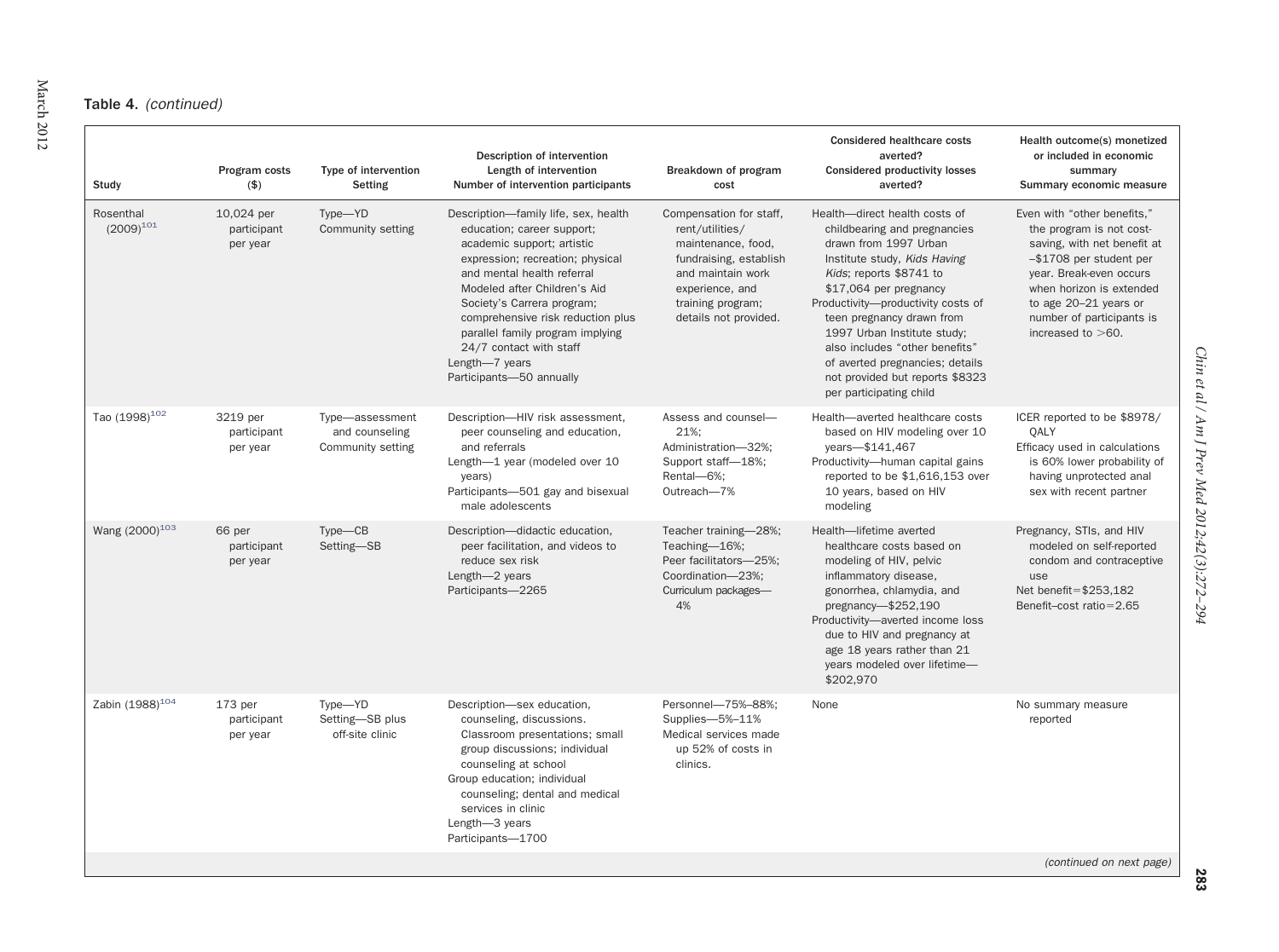|                              |                         |                                                                                               | Dissertation and review of programs                                                                                                                                                                                                                                                                                                                                                                                                                                                                                                                                                                                                                                                            |                                                                      |                                                                                                                                                                                                                                                                                            |                                                                                                                                                                                                                                                                     |
|------------------------------|-------------------------|-----------------------------------------------------------------------------------------------|------------------------------------------------------------------------------------------------------------------------------------------------------------------------------------------------------------------------------------------------------------------------------------------------------------------------------------------------------------------------------------------------------------------------------------------------------------------------------------------------------------------------------------------------------------------------------------------------------------------------------------------------------------------------------------------------|----------------------------------------------------------------------|--------------------------------------------------------------------------------------------------------------------------------------------------------------------------------------------------------------------------------------------------------------------------------------------|---------------------------------------------------------------------------------------------------------------------------------------------------------------------------------------------------------------------------------------------------------------------|
| Study                        | Program<br>$costs($ \$) | Type of study                                                                                 | Description of evaluation method<br>Length of intervention                                                                                                                                                                                                                                                                                                                                                                                                                                                                                                                                                                                                                                     | Health<br>outcomes<br>considered                                     | Program costs<br><b>Considered healthcare</b><br>costs averted?<br><b>Considered productivity</b><br>losses averted?                                                                                                                                                                       | Health outcome(s) monetized<br>or included in economic<br>summary<br>Summary economic measure                                                                                                                                                                       |
| Aos (2004) <sup>105</sup>    |                         | <b>Evaluation for State</b><br>of Washington<br>legislature                                   | The charge to Aos et al. from the<br>legislature was to evaluate state<br>programs targeting youth with social or<br>health objectives. The current review<br>focuses on seven programs that include<br>the objective of pregnancy prevention.<br>The effectiveness parameter values are<br>drawn from 12 intervention evaluation<br>studies associated with the seven<br>programs.<br>Intervention length for included studies-<br>five were 1-year programs, and one each<br>were 3 and 4 years.                                                                                                                                                                                             | Pregnancies                                                          | Costs per person, which<br>is inclusive of<br>program costs,<br>ranged from<br>minimum of \$11 to a<br>maximum of<br>\$13457. with<br>median \$725<br>The authors performed<br>a comprehensive<br>economic estimation<br>of healthcare,<br>productivity, and<br>public welfare<br>impacts. | Favorable net societal<br>benefit is reported for one<br>program of the seven<br>evaluated, at \$212 per<br>person. The other six<br>programs result in greater<br>societal cost than benefit.<br>ranging from -\$15 to<br>$-$10,640$ with a median<br>$of - $518.$ |
| Olaiya (2006) <sup>106</sup> |                         | PhD dissertation<br>evaluating the<br>effect of<br>comprehensive<br>sex education<br>programs | Parameter values for effect size drawn<br>from six school-based intervention<br>evaluation studies and applied to<br>Census 2000 population<br>Intervention description of included<br>studies-all six studies were school-<br>based behavioral interventions that<br>included small group discussions,<br>experiential learning, and role-playing.<br>Two interventions included peer<br>facilitators as staff in addition to adult<br>professionals. All studies involved<br>contraception education and<br>communication skills, two involved the<br>community, and one involved parents.<br>Intervention length of included studies-<br>duration ranged from 2-3 weeks to over<br>3 years. | Considered<br>effect of<br>programs<br>on<br>pregnancies<br>and STIs | Program costs included<br>interventions, ranged<br>from \$67.50 to \$805<br>per person<br>Evaluated healthcare<br>costs averted for<br>three age groups for<br>pregnancies and STIs                                                                                                        | Per-person 1-year averted<br>healthcare costs for<br>pregnancies and STIs:<br>Aged 13-14 years-\$7.25<br>Aged 15-17<br>years-\$143.55<br>Aged 18-19 years-\$406                                                                                                     |

### Table 4. Description of economics studies included in the systematic review *(continued)*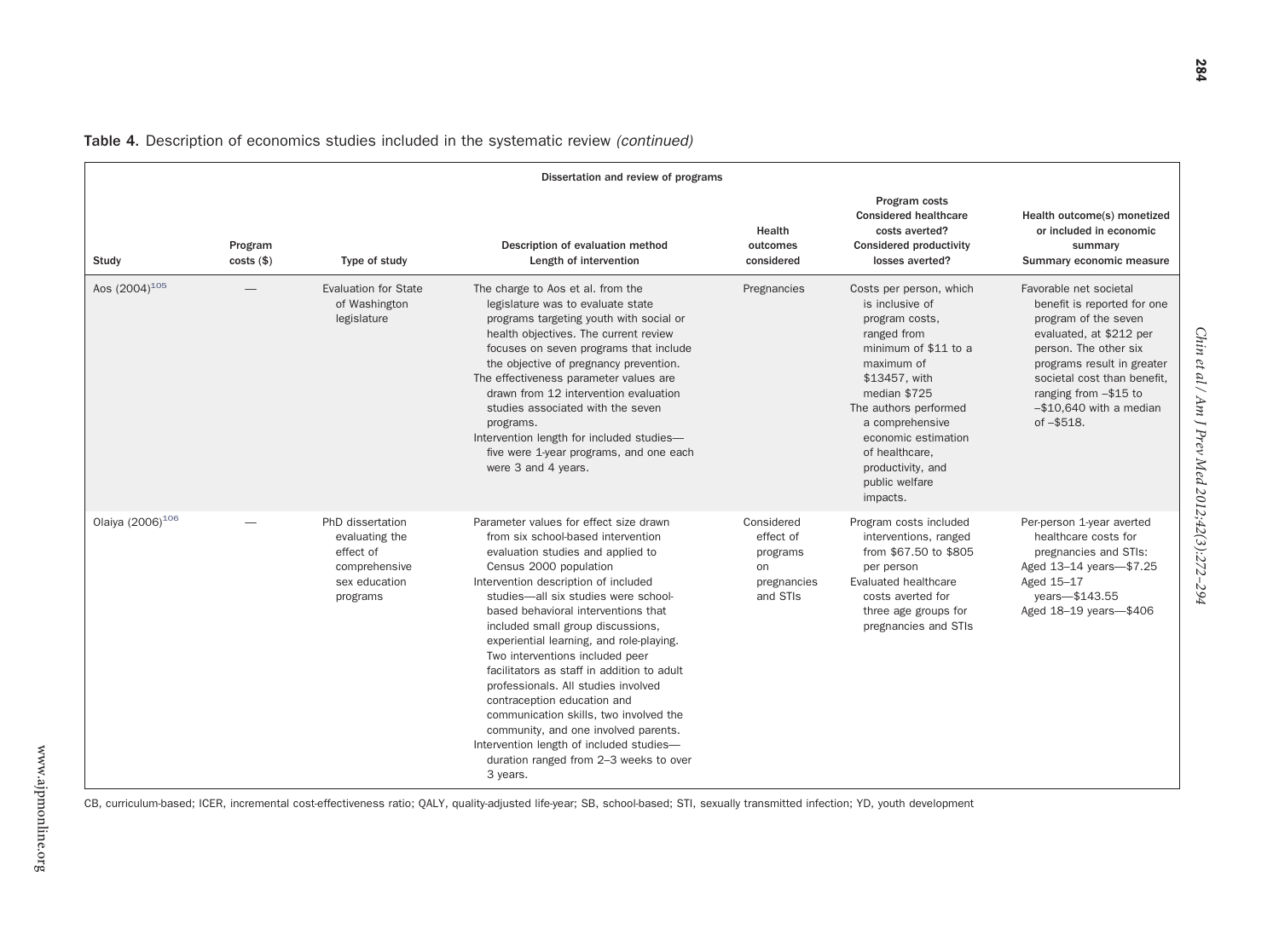<span id="page-13-0"></span>Table 5. Characteristics of the included studies for abstinence education

| <b>Characteristics</b>                           | No. of<br>studv<br>arms | % of total or<br>M (min, max) |
|--------------------------------------------------|-------------------------|-------------------------------|
| <b>Components</b>                                |                         |                               |
| Single                                           | 18                      | 78.3                          |
| Multiple                                         | 5                       | 21.7                          |
| <b>Focus</b>                                     |                         |                               |
| HIV/STI only or multi (HIV/STI<br>and pregnancy) | 17                      | 73.9                          |
| Pregnancy only                                   | 6                       | 26.1                          |
| <b>Setting</b>                                   |                         |                               |
| School                                           | 18                      | 78.3                          |
| Community                                        | 5                       | 21.7                          |
| <b>Deliverer</b>                                 |                         |                               |
| Adult only (no peer)                             | 21                      | 91.3                          |
| Adult plus peer                                  | $\overline{2}$          | 8.7                           |
| <b>Targeting</b>                                 |                         |                               |
| No                                               | 16                      | 69.6                          |
| Yes                                              | 7                       | 30.4                          |
| Dosage                                           |                         |                               |
| Mean hours of contact with<br>deliverer          | 16                      | 15.8(5, 52)                   |
| School level and age of<br>recipients            |                         |                               |
| Middle (10-14 years)                             | 22                      | 95.7                          |
| High (15-19 years)                               | 1                       | 4.3                           |
| Gender                                           |                         |                               |
| Female only                                      | 1                       | 4.3                           |
| Male only                                        | 0                       | 0.0                           |
| Co-ed                                            | 20                      | 91.3                          |
| Not reported                                     | $\overline{2}$          | 8.7                           |
| <b>Majority race</b>                             |                         |                               |
| African-American                                 | $\overline{7}$          | 30.4                          |
| <b>White</b>                                     | 8                       | 34.8                          |
| Hispanic                                         | $\overline{4}$          | 17.4                          |
| Asian                                            | $\mathbf 1$             | 4.3                           |
| Mixed samples                                    | $\mathbf{1}$            | 4.3                           |
| Not reported                                     | 2                       | 8.7                           |
| <b>Virginity status</b>                          |                         |                               |
| Mean baseline percentage                         | 16                      | 80.0 (43,100)                 |
|                                                  |                         | (continued)                   |

### Table 5. (*continued*)

| <b>Characteristics</b>          | No. of<br>study<br>arms | % of total or<br>$M$ (min, max) |
|---------------------------------|-------------------------|---------------------------------|
| <b>Comparison group</b>         |                         |                                 |
| Untreated and minimal treatment | 20                      | 87                              |
| Treated                         | 3                       | 13                              |
| Study design                    |                         |                                 |
| <b>RCT</b>                      | 10                      | 43.5                            |
| Non-RCT                         | 13                      | 56.5                            |

STI, sexually transmitted infection

ever, the results for sexual activity were signifıcantly different when stratifıed by study design (see Subgroup Analyses section). Effect estimates for pregnancy and STI were in the unfavorable direction and signifıcant for pregnancy. However, the pregnancy effect estimate was sensitive to the removal of any one of ten study arms (see One-Study-Removed section).

Secondary outcomes. The ORs for the secondary abstinence education outcomes number of sex partners, unprotected sexual activity, and use of protection during sexual activity were close to unity and not signifıcant [\(Table 6\)](#page-14-0).

Subgroup analyses. The same between- and withinstudy analyses were performed for the abstinence education review as for the comprehensive risk-reduction review. Meta-analysis revealed no consistent patterns across any of the moderator variables examined in these analyses except for study design. Between-study analyses revealed larger effect estimates for non- $\text{RCTs}^{110,111,117,119-124}$  and smaller effect estimates for RCTs.<sup>[107–109,112,113,116,118](#page-21-10)</sup> For the sexual activity outcome—the only outcome with a substantial number of data points from both types of studies—the difference in effect estimates was significant (for RCTs, OR=0.94, 95% CI=0.81, 1.10; for non-RCTs, OR=0.66, 95% CI=0.54, 0.81; *p*=0.007; see [Figure 3\)](#page-15-0).

There also were differences in follow-up times for the two categories of study design. Longer follow-up times were reported in the  $\text{RCTs}$ —up to 6.5 years (M=3.2) years) whereas the maximum follow-up time for non-RCTs was 1 year (M=0.6 years).

# Sensitivity Testing

Publication bias. Orwin's fail-safe N analysis indicated that 31 studies demonstrating no effect would be necessary to produce nonsignifıcant results for the sexual activity outcome. For all other outcomes, the results were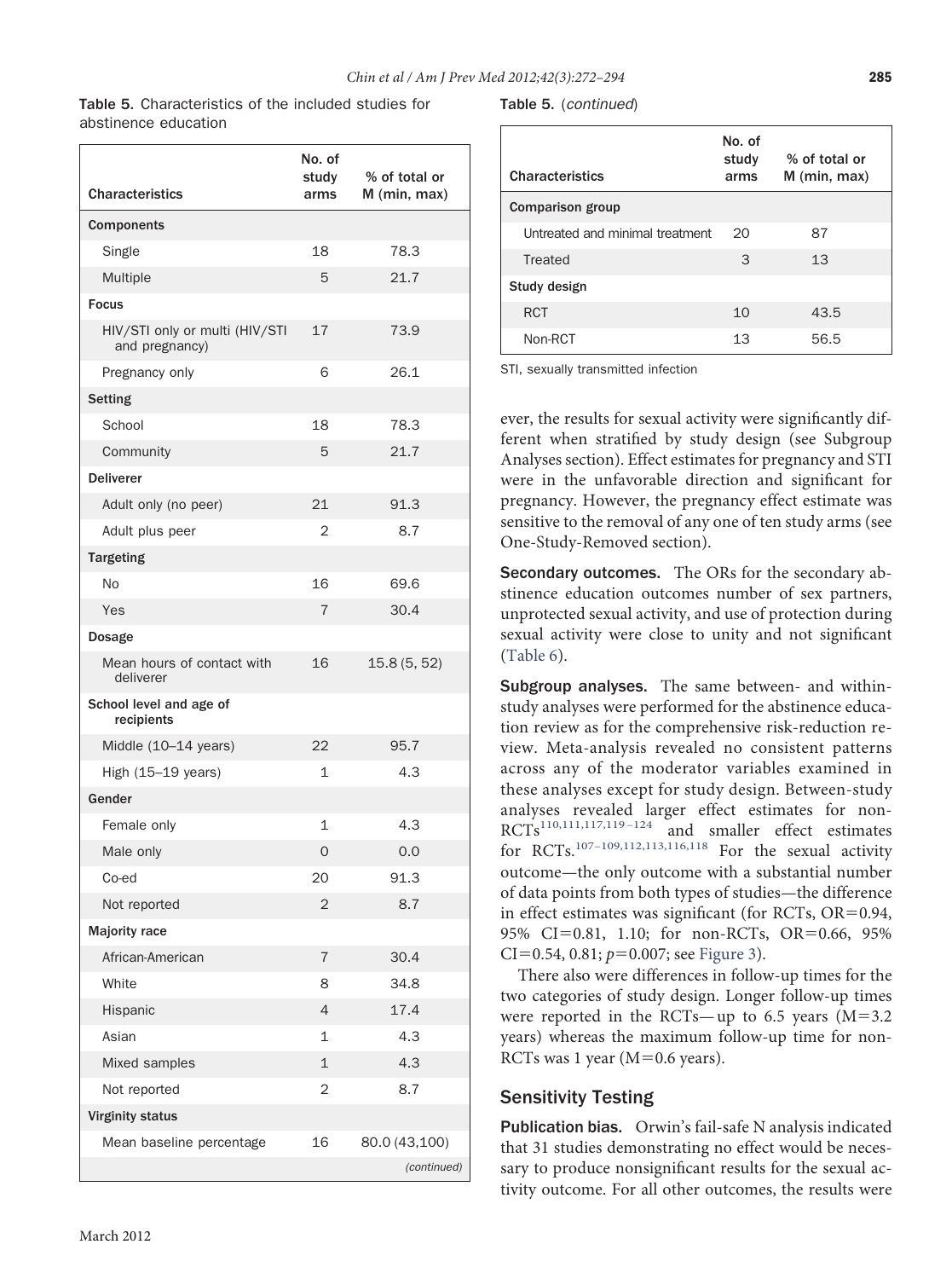<span id="page-14-0"></span>Table 6. Meta-analysis results and estimated RRs for primary and secondary review outcomes for abstinence education interventions

| Outcomes <sup>a</sup>                     | k        | n<br>(studies) | n (study<br>arms) | OR (95% CI)          | Q statistic<br>p-value | $l^2$ | <b>Estimated</b><br><b>RR</b> |
|-------------------------------------------|----------|----------------|-------------------|----------------------|------------------------|-------|-------------------------------|
| Sexual activity <sup>b</sup>              | 23       | 19             | 21                | 0.81(0.70, 0.94)     | 0.00                   | 57.33 | 0.84                          |
| Frequency of sexual activity <sup>b</sup> | 5        | $\overline{4}$ | 5                 | 0.77(0.57, 1.04)     | 0.03                   | 62.73 | $-c$                          |
| Number of sex partners                    | 10       | 9              | 10                | 0.96(0.83, 1.11)     | 0.32                   | 13.35 | 0.96                          |
| Unprotected sexual activity               | 5        | 5              | 5                 | 1.07(0.86, 1.33)     | 0.96                   | 0.00  | 1.06                          |
| Protection <sup>d</sup>                   | 19       | 9              | 10                | 1.06(0.96, 1.17)     | 0.68                   | 0.00  | 1.06                          |
| Condoms <sup>d</sup>                      | 10       | 9              | 10                | 1.04(0.91, 1.19)     | 0.63                   | 0.00  | 1.03                          |
| Oral contraceptives <sup>d</sup>          | 9        | 8              | 9                 | 1.08(0.94, 1.24)     | 0.49                   | 0.00  | 1.05                          |
| Pregnancy <sup>b</sup>                    | 10       | 9              | 10                | $1.15(1.00, 1.32)^e$ | 0.43                   | 1.02  | 1.08                          |
| <b>STI</b> b                              | 9        | 8              | 9                 | 1.08(0.90, 1.29)     | 0.25                   | 21.82 | 1.15                          |
| HIV <sup>b</sup>                          | $\Omega$ | $\Omega$       | $\Omega$          |                      |                        |       |                               |

aAll of these outcomes were self-reported, with the exception of STIs, which were either self-reported or clinically documented. <sup>b</sup>These outcomes reflect primary intended outcomes.

<sup>c</sup>Unable to calculate

 $\frac{d}{d}$ ORs  $>$ 1.0 indicate beneficial effects.

Secondary analyses suggest that this is an unreliable effect estimate.

RR, risk ratio; STI, sexually transmitted infection

not signifıcant, and this analysis did not apply. Visual inspection of the funnel plot suggested the possible presence of publication bias, as studies with small sample sizes, which are subject to more chance variation, showed a pattern of greater intervention effects than larger studies.

One-study-removed analysis. Two of the seven outcomes were sensitive to the results of single studies. Re-moving one study arm<sup>[107](#page-21-10)</sup> from frequency of sexual activity changed the overall nonsignifıcant effect size to signifıcant. For pregnancy, removal of any one of the ten study  $\arccos 107,108,112,118$  $\arccos 107,108,112,118$  resulted in the overall effect becoming nonsignifıcant.

# Economic Efficiency

Economic information about abstinence education interventions is limited. Federal and state matching funding for such programs since Fiscal Year 1998 was estimated at around \$115.5 million annually.<sup>[118](#page-21-11)</sup> One expert stated that more than \$1.5 billion had been spent to date in  $2005$ .<sup>[125](#page-21-23)</sup> The only available estimate for cost of individual pro- $grams^{126}$  $grams^{126}$  $grams^{126}$  is reported as cost of curricula, which ranged from \$31 to \$646 with an average cost of \$220 for 21 curricula. The lower end of the cost is reported to include instructor guidelines, whereas the more expensive curricula included specialized training for the instructors. Published information about abstinence education programs is insuffıcient to estimate the economic benefıt or cost effectiveness of these programs.

# Potential Benefits and Harms, Barriers to Implementation, and Research Gaps for Comprehensive Risk-Reduction and Abstinence Education Interventions

Other positive or negative effects. The team sought to identify other positive or negative effects across both reviews. The additional benefıts from both comprehensive risk-reduction and abstinence education interventions were identifıed in the review of the literature on sex education for adolescents as well as from evidence in each review. Potential harms noted in these reviews came only from evidence in studies in each review.

Potential benefits. One potential benefit is the positive effects on parent– child communication about sexual activity and other sensitive issues when these interventions involve parents.[108](#page-21-25) However, parental involvement was uncommon in the studies in this review.

Potential harms. There are potential harms in the lit- $\operatorname{erature}^{127-129}$  regarding comprehensive risk-reduction and abstinence education interventions. The potential harms presented here focus only on those that could be addressed with the results from each review. A common concern about comprehensive risk-reduction interventions delivered to adolescents involves the potential for the intervention to lead to earlier initiation and greater frequency of sexual activity.[130](#page-21-27) The results from the current systematic review of comprehensive risk-reduction interventions, however, indicate reductions in both sex-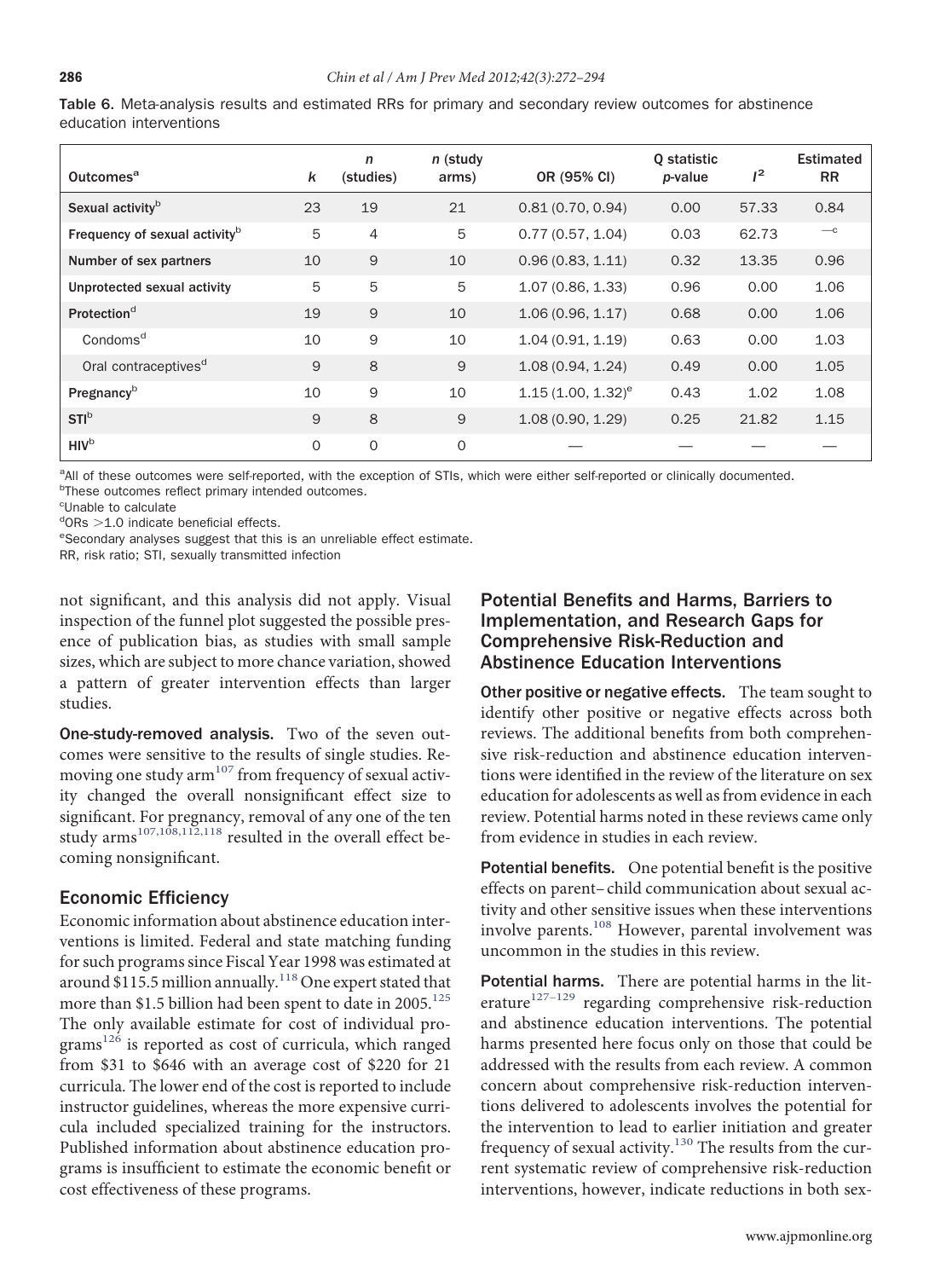| Random | Group by<br>RCT<br>0.00<br>0.00<br>0.00<br>0.00<br>0.00<br>0.00<br>0.00<br>0.00<br>0.00<br>0.00 | Weed (unpubl) <sup>123</sup><br>Young 1992124<br>Young 1992124<br>Young 1992124<br>Young 1992124<br>Weed 1992119<br>Weed 2005120<br>Borawski 2005110 | OR<br>0.516<br>0.110<br>0.699<br>0.061<br>0.102<br>0.939<br>0.472 | Lower<br>limit<br>0.304<br>0.006<br>0.174<br>0.003<br>0.006 | Upper<br>limit<br>0.877<br>2.164<br>2.812<br>1.120 |            |                     |                   |         |
|--------|-------------------------------------------------------------------------------------------------|------------------------------------------------------------------------------------------------------------------------------------------------------|-------------------------------------------------------------------|-------------------------------------------------------------|----------------------------------------------------|------------|---------------------|-------------------|---------|
|        |                                                                                                 |                                                                                                                                                      |                                                                   |                                                             |                                                    |            |                     |                   |         |
|        |                                                                                                 |                                                                                                                                                      |                                                                   |                                                             |                                                    |            |                     |                   |         |
|        |                                                                                                 |                                                                                                                                                      |                                                                   |                                                             |                                                    |            |                     |                   |         |
|        |                                                                                                 |                                                                                                                                                      |                                                                   |                                                             |                                                    |            |                     |                   |         |
|        |                                                                                                 |                                                                                                                                                      |                                                                   |                                                             |                                                    |            |                     |                   |         |
|        |                                                                                                 |                                                                                                                                                      |                                                                   |                                                             | 1.848                                              |            |                     |                   |         |
|        |                                                                                                 |                                                                                                                                                      |                                                                   | 0.711                                                       | 1.242                                              |            |                     |                   |         |
|        |                                                                                                 |                                                                                                                                                      |                                                                   | 0.237                                                       | 0.940                                              |            |                     |                   |         |
|        |                                                                                                 |                                                                                                                                                      | 0.830                                                             | 0.519                                                       | 1.327                                              |            |                     |                   |         |
|        |                                                                                                 | Borawski 2005110                                                                                                                                     | 0.870                                                             | 0.579                                                       | 1.307                                              |            |                     |                   |         |
|        |                                                                                                 | Weed 2005122                                                                                                                                         | 0.673                                                             | 0.431                                                       | 1.053                                              |            |                     |                   |         |
|        | 0.00                                                                                            | Weed 2005120                                                                                                                                         | 0.470                                                             | 0.342                                                       | 0.647                                              |            |                     |                   |         |
|        | 0.00                                                                                            |                                                                                                                                                      | 0.664                                                             | 0.542                                                       | 0.812                                              |            |                     |                   |         |
|        | 1.00                                                                                            | Jorgensen 1993 <sup>116</sup>                                                                                                                        | 0.299                                                             | 0.121                                                       | 0.735                                              |            |                     |                   |         |
|        | 1.00                                                                                            | Kirby 1997 <sup>56</sup>                                                                                                                             | 1.068                                                             | 0.806                                                       | 1.417                                              |            |                     |                   |         |
|        | 1.00                                                                                            | Kirby 199756                                                                                                                                         | 0.862                                                             | 0.684                                                       | 1.087                                              |            |                     |                   |         |
|        | 1.00                                                                                            | Kirby 199756                                                                                                                                         | 1.141                                                             | 0.957                                                       | 1.361                                              |            |                     |                   |         |
|        | 1.00                                                                                            | Kirby 1997107                                                                                                                                        | 0.910                                                             | 0.426                                                       | 1.941                                              |            |                     |                   |         |
|        | 1.00                                                                                            | Blake 2001109                                                                                                                                        | 0.702                                                             | 0.234                                                       | 2.106                                              |            |                     |                   |         |
|        | 1.00                                                                                            | Clark 2005113                                                                                                                                        | 0.607                                                             | 0.319                                                       | 1.156                                              |            |                     |                   |         |
|        | 1.00                                                                                            | Trenholm 2007118                                                                                                                                     | 0.817                                                             | 0.568                                                       | 1.176                                              |            |                     |                   |         |
|        | 1.00                                                                                            | Trenholm 2007118                                                                                                                                     | 1.095                                                             | 0.801                                                       | 1.496                                              |            |                     |                   |         |
|        | 1.00                                                                                            | Trenholm 2007 <sup>118</sup>                                                                                                                         | 1.093                                                             | 0.710                                                       | 1.682                                              |            |                     |                   |         |
|        | 1.00                                                                                            | Trenholm 2007118                                                                                                                                     | 0.960                                                             | 0.652                                                       | 1.415                                              |            |                     |                   |         |
|        | 1.00                                                                                            | Clark 2007112                                                                                                                                        | 1.000                                                             | 0.675                                                       | 1.482                                              |            |                     |                   |         |
| Random | 1.00                                                                                            |                                                                                                                                                      | 0.942                                                             | 0.808                                                       | 1.098                                              |            |                     |                   |         |
| Random | Overall                                                                                         |                                                                                                                                                      | 0.829                                                             | 0.734                                                       | 0.937                                              |            |                     |                   |         |
|        |                                                                                                 |                                                                                                                                                      |                                                                   |                                                             |                                                    | 0.2<br>0.1 | 0.5                 | $\overline{2}$    | 10<br>5 |
|        |                                                                                                 |                                                                                                                                                      |                                                                   |                                                             |                                                    |            | Favors intervention | Favors comparison |         |
|        |                                                                                                 |                                                                                                                                                      |                                                                   |                                                             |                                                    |            |                     |                   |         |

<span id="page-15-0"></span>Figure 3. Forest plot of meta-analysis results for sexual activity outcome using random-effects model for abstinence education strategy

*Note:* Results are stratified by type of study design.

ual activity and frequency of sexual activity among adolescents compared to adolescents not receiving the intervention. Another common criticism of comprehensive risk-reduction interventions is that condoms do not provide complete protection from pregnancy and STIs, particularly because adolescents do not use them consistently,  $130$  but in this review the effects were similar for consistent condom use (in the few studies that reported it) compared to the broader condom use outcome.

A similar concern about abstinence education interventions is that they could potentially lead to a reduction in use of protection during sexual activity. However, the majority of the abstinence education studies measured this outcome and the results did not show any difference in use of protection between the treatment and comparison groups as a result of the intervention. Therefore, the results did not support the hypothesized outcome. Consistent condom use could not be evaluated because it was not reported among the abstinence education studies.

## Barriers to Implementation

Barriers to intervention implementation identifıed in one or more of the included studies and the broader literature can be organized into three categories: restrictions on

intervention activities, funding requirements, and participation challenges. One example of a restriction on intervention activities is community demands about interven-tion content.<sup>[131](#page-21-28)</sup> Barriers related to funding requirements were numerous, but of particular note are those related to federal funding. During most of the time period covered in these reviews, to receive federal funding, sex education programs were required to teach abstinence and most needed to meet the eight federal abstinence education guidelines [\(Table 1\)](#page-2-0). $^{20}$  There was no direct funding for comprehensive sex education, so these programs needed to seek other opportunities outside of federal funding. Currently, under the Patient Protection and Affordable Care Act of 2010, in addition to the Title V abstinence funding, $2^{1,22}$  there is also funding available for evidence-based pregnancy prevention programs.<sup>[22,23](#page-19-10)</sup> These programs can be either abstinence education or comprehensive risk reduction and do not need to specifıcally address HIV and other STIs.

Lastly, participation is also a challenge in these types of interventions. Low parental participation is common and may pose a challenge in studies where this is a component of the intervention.[132](#page-21-29) There are also participation challenges for adolescents, especially in voluntary programs,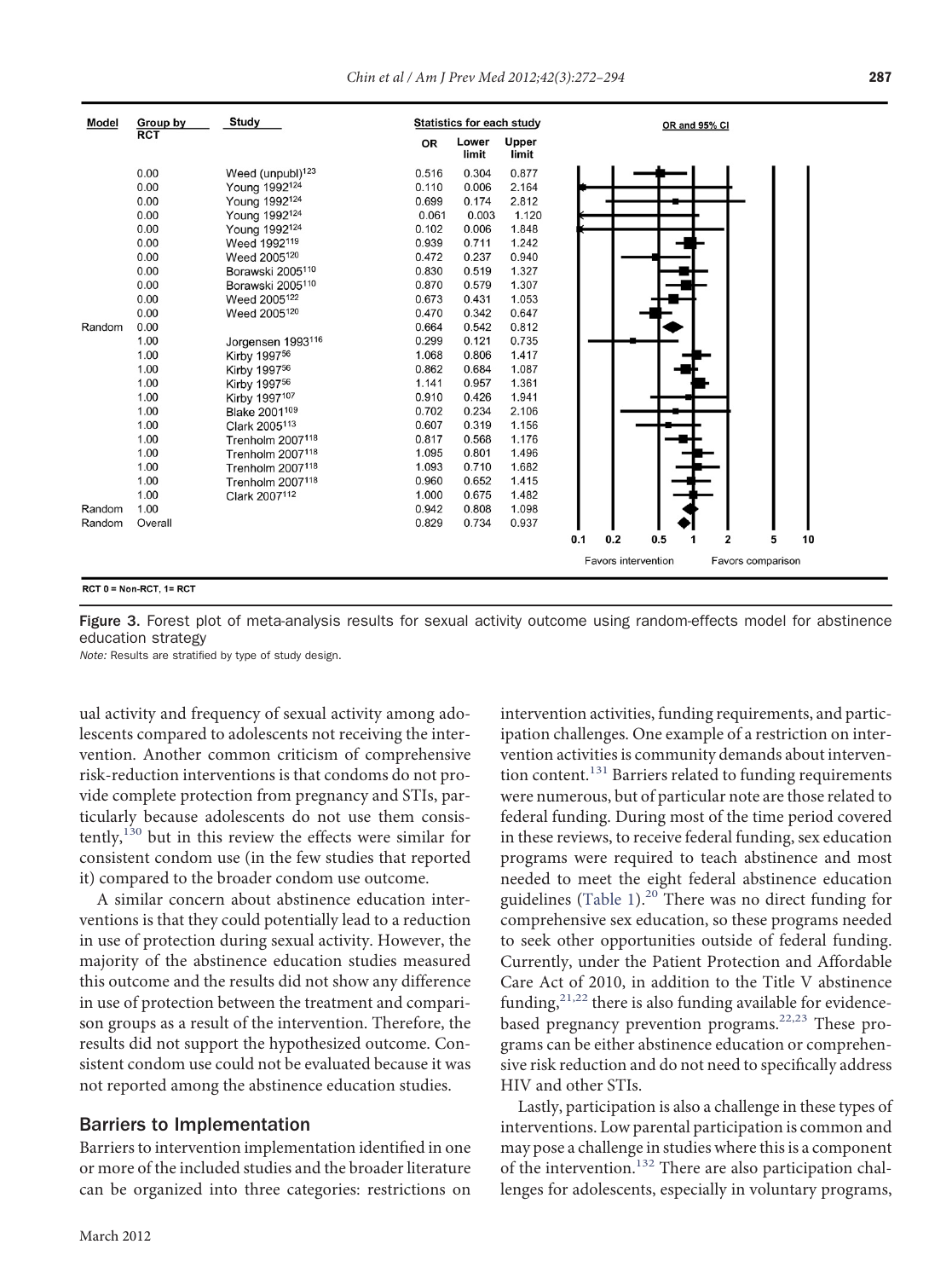which can have diffıculty recruiting participants and maintaining participation.<sup>[133](#page-22-0)</sup>

# Research Gaps

Across both reviews, there was no consistent evidence of differential effects on outcomes for any of the 12 critical moderator variables (gender, virginity status, age, race/ ethnicity, setting, dosage, focus, deliverer, multicomponent, targeting, study design, and comparison group type). Also, the majority of the studies examined interventions delivered to coed groups and results were not reported by gender. This limits the ability to determine differential effectiveness by gender for comprehensive risk-reduction and abstinence education interventions. This limitation extends to the evaluation of the effectiveness of parental participation as well, since it was an uncommon component in these reviews and often had low participation rates.

More consistent reporting of moderator variables by study authors is needed to clarify which of these (or other characteristics) may maximize the effectiveness of adolescent sexual behavior interventions. In addition, common measures of sexual behavior and standard intervals for follow-up assessments of these outcomes would allow for more comparability across studies and lead to a better determination of the overall public health impact of these interventions.

In terms of economic effıciency, future research is needed to examine how cost– benefıt or cost-effectiveness estimates vary depending on age, gender, and risk status of participants. For programs with objectives beyond pregnancy and STI prevention, future research needs to evaluate the full impact of such programs from a societal perspective, including nonhealth outcomes such as improved employment potential, and higher future earnings of program participants. Finally, for school-based programs, additional research needs to address the impact on school resources where the facilities, staff, or time from the school systems may be used for these programs.

# **Discussion**

These two reviews summarize the evidence for Task Force conclusions on comprehensive risk-reduction and abstinence education interventions delivered to adolescents to prevent or reduce the risk of pregnancy, HIV, and other STIs.

# Comprehensive Risk-Reduction Interventions

The overall effects for each outcome examined by the comprehensive risk-reduction interventions reviewed are considered meaningful when applied at the popula-

tion level for both middle and high school students and across all of the protective and risk-reducing behaviors evaluated. Moreover, the magnitude of effect was suffıcient to result in meaningful health improvements for all behavioral outcomes that comprehensive risk reduction was expected to influence (see analytic framework, [Figure 1\)](#page-4-0). Results from meta-analyses show that effects were favorable and signifıcant for most primary outcomes, with approximate decreases of 12% in sexual activity (risk ratio [RR]-0.88); 14% in number of sex partners (RR-0.86); 25% in unprotected sexual activity (RR-0.75); 31% in prevalence of STIs (RR-0.69); and an approximate increase of 13% in use of protection (RR=1.13). The approximately 11% decrease in pregnancy (RR-0.89) was not signifıcant. There were not enough data to estimate an RR for frequency of sexual activity, although the OR indicates a reduction  $(OR = 0.81).$ 

The results for all outcomes were favorable; however, there was a substantial amount of heterogeneity in the effects across studies. One explanation for the heterogeneity may be due to the diversity of interventions in the comprehensive risk-reduction review in terms of focus, length, and intensity of activities. Further, individual interventions demonstrated a wide range in magnitude of effect. The analysis of moderator variables did not fınd any specifıc variable that reduced heterogeneity, resulting in concern about a substantial amount of unexplained variability. Both heterogeneity and diversity among interventions tempered the fındings of the review. Similarly, authors of a previous review<sup>[134](#page-22-1)</sup> also noted that they were unable to determine key characteristics of effective interventions, possibly because of the varied content and methods of implementation of these interventions.

No one moderator variable was consistently associated with greater or lesser effectiveness of comprehensive riskreduction interventions. For example, delivery of the intervention in a school setting was more effective for some outcomes, whereas for other outcomes, delivery in a community setting was associated with greater effectiveness. Although no explanation for this difference was found in the analyses conducted in this review, authors from a previous review<sup>[135](#page-22-2)</sup> found that one of the characteristics of effective short programs (duration of 1–5 hours) was implementation in community settings, whereas one of the characteristics of programs with long-term effects (at follow-up  $>2$  years) was implementation in school settings.

Differences in gender were seen for sexual activity and protection outcomes, with interventions having a greater effect on boys compared to girls. The team felt that this result may be because boys are more sexually active com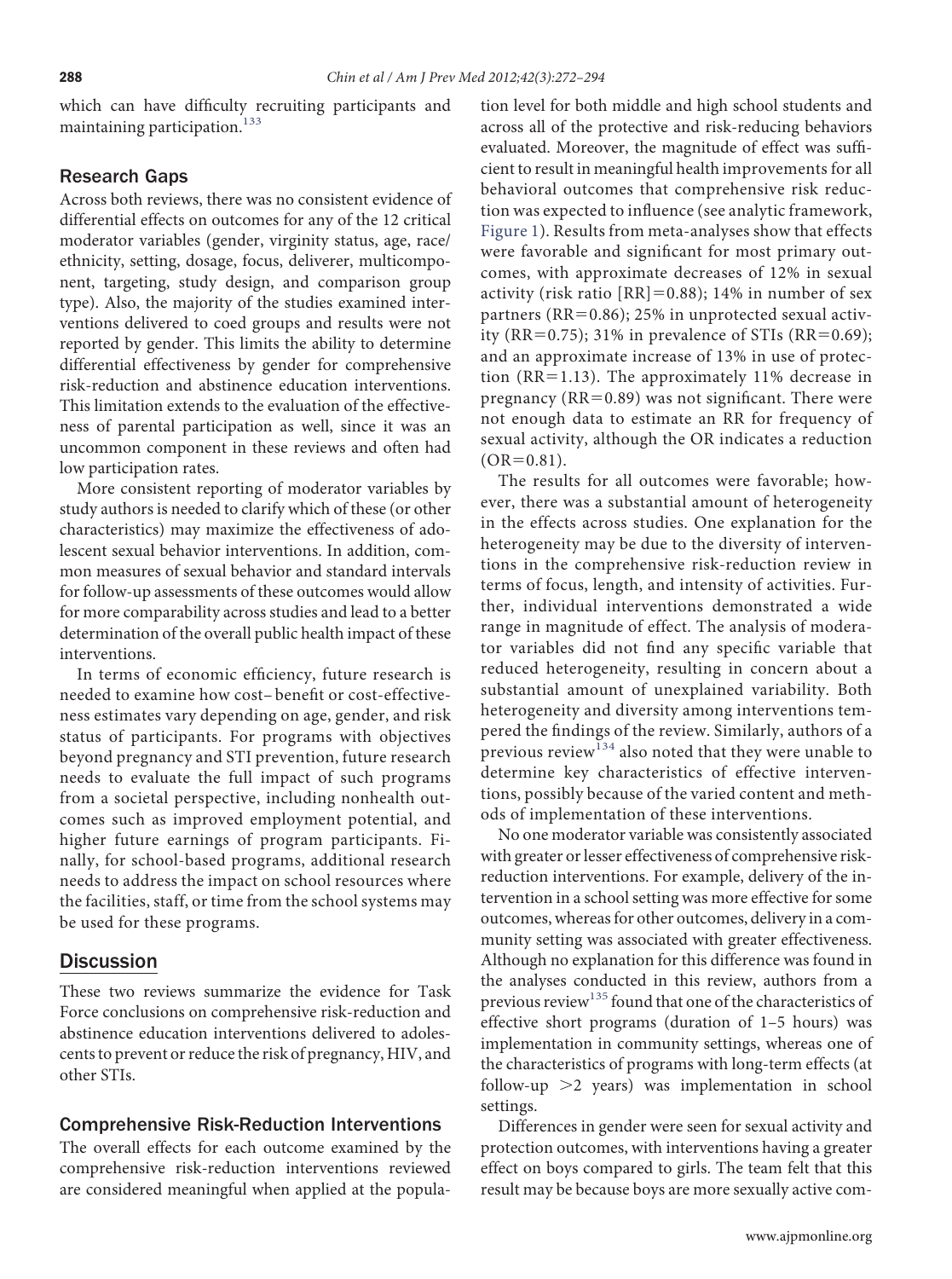pared to girls and boys have more control of decisions regarding condom use. Differential results among boys and girls have also been found when studying other risk behaviors such as substance abuse and violence.<sup>[136,137](#page-22-3)</sup>

### Abstinence Education Interventions

The analyses of abstinence education interventions demonstrated a potentially meaningful and signifıcant effect on sexual activity, but demonstrated large differences in effect estimates when stratifıed by type of study design: the team found a nonsignifıcant effect of a similar magnitude on frequency of sexual activity and had diffıculty drawing clear conclusions about effects on pregnancy and STIs. As expected, abstinence education interventions do not have an impact on secondary outcomes associated with reducing the risk of sexual activity. These results are consistent with a previous review of abstinence education.<sup>[17,118](#page-19-7)</sup>

Although evidence on the effects of abstinence education suggests reductions in sexual activity of a similar magnitude to those found for comprehensive risk reduction, and no meaningful effects on any of the sexual risk-reduction behaviors, these results should be interpreted cautiously. As discussed previously, $17$  it has been diffıcult to assess the effectiveness of abstinence education because of too few studies, weak designs, and the heterogeneity of program curricula and their implementation. This review identifıed a relatively small number of studies, with inconsistent fındings across studies that vary by study design and follow-up time, leading to considerable uncertainty around the effect estimates for abstinence education. Closer investigation of the studies also revealed that the investigators conducting the studies also varied by study design.

Unlike the comprehensive risk-reduction review, study design had a consistent pattern of different effect estimates across all outcomes examined, with larger effects for nonrandomized studies compared to randomized studies. However, there are concerns about factors in both types of study designs. For example, follow-up times among study designs could not be compared because much longer follow-up times were reported in RCTs compared to non-RCTs. Moreover, although some authors had more than one study included in the review, all authors conducted studies with the same design (RCTs vs CBAs) and therefore no author had studies in both categories of the analysis when the studies were stratifıed by study design.

Since the completion of the abstinence education review, only one additional paper reporting positive results for an abstinence education intervention that would have met the inclusion criteria for this review was found.<sup>138</sup> The authors rigorously evaluated a school-based abstinence education intervention for 6th- and 7th-grade students (mean age 12 years) using an RCT design. The study reported reductions in sexual activity and frequency of sexual activity and would have contributed positive effects to the abstinence education analyses. However, the addition of this study in the meta-analysis resulted in a smaller overall effect estimate for sexual activity that is now nonsignificant (OR=0.90, 95%  $CI = 0.81, 1.01$  and it did not affect the problem of differential effects when stratified by study design ( $OR = 0.97$ , 95% CI=0.86, 1.10 for RCTs with new study added and OR=0.65, 95% CI=0.50, 0.83 for non-RCTs). Additional studies of similar rigor are needed to add to the abstinence evidence base.

### Limitations of Reviewed Studies

Studies included in both the comprehensive riskreduction and abstinence education reviews had several limitations. First, all measures of behavioral outcomes were based on self-report, resulting in questions about validity. Review of the literature, however, suggests that group-level self-reported sexual behavior among adolescents is valid when such data are collected under appro-priate conditions.<sup>[139](#page-22-5)</sup> Description of the conditions under which data were collected in the studies in these reviews was often inadequate to determine if conditions were appropriate. Second, the description of intervention content was often thin, with no citations provided for more-detailed information. Team members who are experts in the fıeld assisted with accurately categorizing the interventions examined. Finally, fıdelity of implementation was not reported or adequately assessed in many studies.

Limitations were also identifıed during the analysis stage of the comprehensive risk-reduction review. As previously discussed, a large amount of heterogeneity was found across the studies (reflected by  $I^2 > 50\%$  in most of the meta-analyses). Although the average effect is positive for all outcomes examined, several programs included in the analysis of these outcomes did not have positive effects.

In the abstinence education review, only one study evaluated the intervention in the older age group of adolescents (aged 15–19 years), which prevented any interpretation of the effect of this type of intervention when delivered to older adolescents. In the comprehensive riskreduction review, most of the evidence for the STI outcome came from interventions conducted in the community setting. This distribution of studies by setting is important to note, because most of the evidence for the STI outcome comes from samples of adolescents at high risk for STIs who were recruited in clinical settings and the results may not be generalizable to the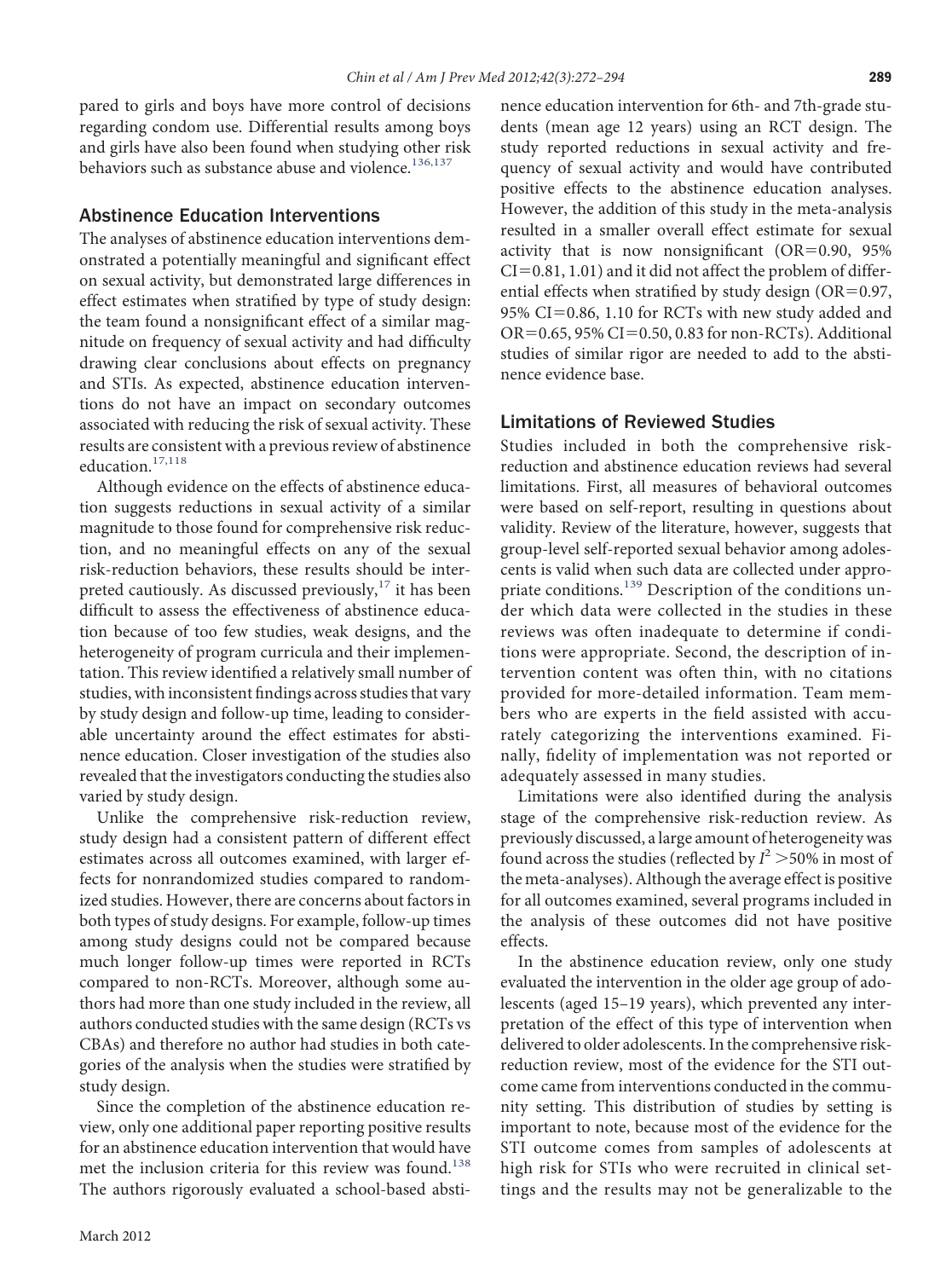school setting. No studies in either review reported HIV outcomes specifıcally or provided HIV screening to participants. However, the team hypothesized that the effect on HIV reduction would be similar to that of STI reduction in general, an outcome that was analyzed in these reviews.

Another limitation is that the search period for these reviews ended at the end of August 2007. For the comprehensive risk-reduction review, additional studies reporting results since 2007 probably would not change the overall conclusion that comprehensive risk reduction is effective, because, at minimum, 45 studies reporting null results would be needed to overturn the fındings of a single outcome. For the abstinence education review, the team found only one additional paper that reports positive results for a theory-based abstinence education inter-vention.<sup>[138](#page-22-4)</sup> As described earlier, the addition of data from this one paper does not change the conclusion from the abstinence education review as the issue of differential effects by type of study design remains.

## Public Health Impact

In assessing the overall public health impact of abstinence education and comprehensive risk reduction, the ways in which each intervention is intended or expected to influence the ultimate health outcomes of interest—HIV, other STIs, and pregnancy—were identifıed. Comprehensive risk-reduction interventions are expected to both (1) reduce sexual activity and (2) increase behaviors that reduce the risks of sexual activity, whereas abstinence education would be expected to reduce only the public health outcomes of interest by reducing sexual activity. Because comprehensive risk reduction offers benefıts both to adolescents who abstain from sex and to those who are sexually active, the overall public health impact for comprehensive risk reduction is expected to be greater than that for abstinence education when the intervention effects on sexual activity are similar. In addition, there was evidence of effectiveness for comprehensive risk-reduction interventions for both younger (aged 10 –14 years) and older (aged 15–19 years) adolescents, whereas the evidence for abstinence education was almost solely based on adolescents in the younger (10 –14 years) age group. Comprehensive risk reduction's broader distribution of benefıts across the population of age groups and sexually active and sexually inactive adolescents is also desirable from a health equity perspective.

# Conclusion

The value of these reviews is that they looked systematically and thoroughly across the entire identifıed body of evidence for trends, and the conclusions reached considered both the overall effects in the two reviews and extensive secondary analyses. They also serve as the foundation for the recommendations made by the Task Force on comprehensive risk-reduction and abstinence educa-tion interventions delivered to adolescents.<sup>[1](#page-18-0)</sup> Findings from the comprehensive risk-reduction review showed these interventions to be effective in reducing sexual activity and increasing protective sexual behaviors in adolescents, whereas the fındings from the review of abstinence education interventions were inconclusive because of inconsistencies in their effects on the outcomes examined.

The authors would like to thank individuals who participated as Coordination Team members and provided assistance at all stages of these reviews: from areas of CDC other than the Community Guide, Jennifer S. Galbraith, PhD, Jeffrey H. Herbst, PhD, Joan Marie Kraft, PhD, Lisa M. Romero, DrPH; external partners, Susan C. Briss, B Mus Ed, Irene Ericksen, MS, Doug Kirby, PhD, Seth M. Noar, PhD, Danielle Ruedt, MPH, John Santelli, MD, MPH; and Task Force member, Robert L. Johnson, MD. The authors also wish to acknowledge the Community Guide Publications team, Kate W. Harris and Julia Wright, for their efforts supporting all phases of manuscript preparation.

Points of view are those of the authors and do not necessarily reflect those of the CDC.

No fınancial disclosures were reported by the authors of this paper.

# <span id="page-18-0"></span>References

- 1. Community Preventive Services Task Force. Recommendations for group-based behavioral interventions to prevent adolescent pregnancy, HIV, and other sexually transmitted infections: Comprehensive risk reduction and abstinence education. Am J Prev Med 2012;42(3):304 –7.
- <span id="page-18-2"></span><span id="page-18-1"></span>2. DHHS. Healthy People 2020. [www.healthypeople.gov/2020/default.](http://www.healthypeople.gov/2020/default.aspx) [aspx.](http://www.healthypeople.gov/2020/default.aspx)
- 3. Hamilton BE, Martin JA, Ventura SJ. Births: fınal data for 2008. Natl Vital Stat Rep 2010;59:1.
- <span id="page-18-3"></span>4. Hamilton BE, Martin JA, Ventura SJ. Births: preliminary data for 2008. Natl Vital Stat Rep 2010;58:16.
- <span id="page-18-4"></span>5. Hoffman SD. By the numbers: the public costs of teen childbearing. Washington DC: National Campaign to Prevent Teen Pregnancy, 2006.
- <span id="page-18-5"></span>6. Stevens-Simon C, McAnarney ER. Adolescent pregnancy. New York: Springer, 1996:313–32.
- 7. Prejean J, Song R, An Q, Hall HI. Subpopulation estimates from the HIV incidence surveillance system—U.S., 2006. MMWR Morb Mortal Wkly Rep 2008;57:985–9.
- <span id="page-18-7"></span><span id="page-18-6"></span>8. Laurencin CT, Christensen DM, Taylor ED. HIV/AIDS and the African-American community: a state of emergency. JAMA 2008; 100(1):35–43.
- 9. Weinstock H, Berman S, Cates W Jr. Sexually transmitted diseases among American youth: incidence and prevalence estimates, 2000. Perspect Sex Reprod Health 2004;36(1):6 –10.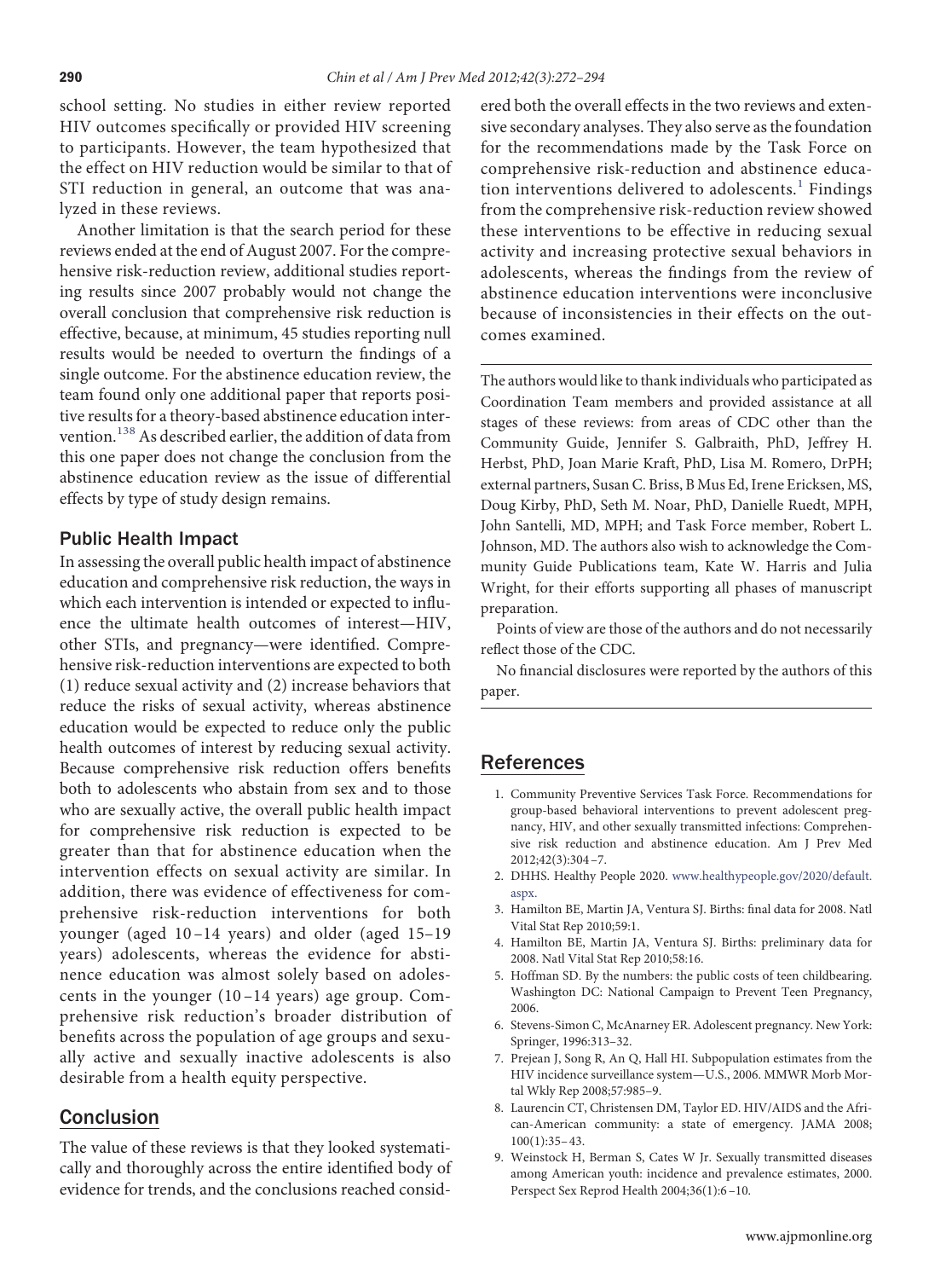- <span id="page-19-0"></span>10. CDC, Division of STD Prevention. Sexually transmitted disease surveillance, 2009. [www.cdc.gov/std/stats09/surv2009-Complete.pdf.](http://www.cdc.gov/std/stats09/surv2009-Complete.pdf)
- <span id="page-19-1"></span>11. Fleming DT, Wasserheit JN. From epidemiological synergy to public health policy and practice: the contribution of other sexually transmitted diseases to sexual transmission of HIV infection. BMJ 1999;75(1):3.
- <span id="page-19-2"></span>12. CDC. Trends in the prevalence of sexual behaviors. National Youth Risk Behavior Surveillance: 1991–2009. [www.cdc.gov/HealthyYouth/](http://www.cdc.gov/HealthyYouth/yrbs/pdf/us_sexual_trend_yrbs.pdf) [yrbs/pdf/us\\_sexual\\_trend\\_yrbs.pdf.](http://www.cdc.gov/HealthyYouth/yrbs/pdf/us_sexual_trend_yrbs.pdf)
- <span id="page-19-3"></span>13. Alford S, Bridges E, Gonzalez T, Davis L, Hauser D. Science and success. 2nd ed. Sex education and other programs that work to prevent teen pregnancy, HIV, and STIs in the U.S. [www.](http://www.advocatesforyouth.org/publications/367?task=view) [advocatesforyouth.org/publications/367?task](http://www.advocatesforyouth.org/publications/367?task=view)=view.
- <span id="page-19-4"></span>14. Romero LM, Galbraith JS, Wilson-Williams L, Gloppen KM. HIV prevention among African American youth: how well have evidencebased interventions addressed key theoretical constructs? AIDS Behav 2010;15(5):976-91.
- <span id="page-19-5"></span>15. Mullen PD, Ramirez G, Strouse D, Hedges LV, Sogolow E. Metaanalysis of the effects of behavioral HIV prevention interventions on the sexual risk behavior of sexually experienced adolescents in controlled studies in the U.S. J Acquir Immune Defıc Syndr 2002;30:S94.
- <span id="page-19-6"></span>16. Kirby D. Emerging answers 2007: research fındings on programs to reduce teen pregnancy and sexually transmitted diseases. Washington DC: National Campaign to Prevent Teen and Unplanned Pregnancy, 2007.
- <span id="page-19-7"></span>17. Underhill KF, Montgomery PF, Operario D. Sexual abstinence only programmes to prevent HIV infection in high income countries: systematic review. [www.bmj.com/cgi/content/abstract/335/7613/248.](http://www.bmj.com/cgi/content/abstract/335/7613/248)
- 18. Kohler PK, Manhart LE, Lafferty WE. Abstinence-only and comprehensive sex education and the initiation of sexual activity and teen pregnancy. J Adolesc Health 2008;42(4):344 –51.
- 19. Pedlow CT, Carey MP. HIV sexual risk-reduction interventions for youth: a review and methodological critique of randomized controlled trials. Behav Mod 2003;27(2):135–90.
- <span id="page-19-9"></span><span id="page-19-8"></span>20. Title V, Section 510 (b)(2)(A–H) of the Social Security Act (P.L. 104 –193). 1997.
- 21. DHHS, Administration for Children and Families, Family and Youth Services Bureau. Title V State Abstinence Education Grant Program. [www.acf.hhs.gov/programs/fysb/content/programs/tpp/sap.htm.](http://www.acf.hhs.gov/programs/fysb/content/programs/tpp/sap.htm)
- <span id="page-19-10"></span>22. Patient Protection and Affordable Care Act, H.R. 3590. 2010.
- 23. DHHS, Offıce of Adolescent Health. Teenage pregnancy prevention: Replication of evidence-based programs. [www.hhs.gov/ash/oah/](http://www.hhs.gov/ash/oah/prevention/grants/announcements/teen_pregnancy_prevention_program_legislative_authority.pdf) [prevention/grants/announcements/teen\\_pregnancy\\_prevention\\_](http://www.hhs.gov/ash/oah/prevention/grants/announcements/teen_pregnancy_prevention_program_legislative_authority.pdf) [program\\_legislative\\_authority.pdf.](http://www.hhs.gov/ash/oah/prevention/grants/announcements/teen_pregnancy_prevention_program_legislative_authority.pdf)
- <span id="page-19-12"></span><span id="page-19-11"></span>24. Kreuter MW, Skinner CS. Tailoring: what's in a name? Health Educ Res 2000;15(1):1–4.
- <span id="page-19-13"></span>25. American Academy of Pediatricians, Committee on Adolescence. Contraception and adolescents. Pediatrics 2007;120(5):1135–48.
- 26. American Academy of Family Physicians. Adolescent health care, sexuality and contraception. [www.aafp.org/online/en/home/policy/](http://www.aafp.org/online/en/home/policy/policies/a/adol3.html) [policies/a/adol3.html.](http://www.aafp.org/online/en/home/policy/policies/a/adol3.html)
- <span id="page-19-14"></span>27. AMA Council on Science and Public Health. An updated review of sex education programs in the U.S. [www.ama-assn.org/resources/doc/](http://www.ama-assn.org/resources/doc/csaph/csaph-rep7-a09.pdf) [csaph/csaph-rep7-a09.pdf.](http://www.ama-assn.org/resources/doc/csaph/csaph-rep7-a09.pdf)
- <span id="page-19-15"></span>28. Briss PA, Zaza S, Pappaioanou M, et al. Developing an evidence-based Guide to Community Preventive Services—methods. Am J Prev Med 2000;18(1S):35–43.
- <span id="page-19-16"></span>29. Zaza S, Wright-De Aguero LK, Briss PA, et al. Data collection instrument and procedure for systematic reviews in the Guide to Community Preventive Services. Am J Prev Med 2000;18(1S):44 –74.
- 30. Sipe T, Chin H, Elder R, et al. Methods for conducting Community Guide systematic reviews of evidence on effectiveness and economic effıciency of group-based behavioral interventions to prevent adolescent pregnancy, HIV, and other sexually transmitted infections: comprehensive risk reduction and abstinence education. Am J Prev Med 2012;42(3):295–303.
- <span id="page-19-17"></span>31. Borenstein M, Hedges LV, Higgins JPT, Rothstein HR. Introduction to meta-analysis. New York: Wiley, 2009.
- <span id="page-19-18"></span>32. Higgins JPT, Thompson SG. Quantifying heterogeneity in a metaanalysis. Stat Med 2002;21(11):1539 –58.
- <span id="page-19-19"></span>33. Cooper HM, Hedges LV, eds. The handbook of research synthesis. New York: Russell Sage Foundation Publications, 1994.
- <span id="page-19-20"></span>34. Aarons SJ, Jenkins RR, Raine TR, et al. Postponing sexual intercourse among urban junior high school students—a randomized controlled evaluation. J Adolesc Health 2000;27(4):236 –47.
- 35. Aten MJ, Siegel DM, Enaharo M, Auinger P. Keeping middle school students abstinent: outcomes of a primary prevention intervention. J Adolesc Health 2002;31(1):70 –8.
- 36. Barth RP, Fetro JV, Leland N, Volkan K. Preventing adolescent pregnancy with social and cognitive skills. J Adolesc Res 1992;7(2):  $208 - 32.$
- 37. Booth RE, Zhang Y, Kwiatkowski CF. The challenge of changing drug and sex risk behaviors of runaway and homeless adolescents. Child Abuse Negl 1999;23(12):1295–306.
- 38. Boyer CB, Shafer MA, Tschann JM. Evaluation of a knowledge- and cognitive-behavioral skills-building intervention to prevent STDs and HIV infection in high school students. Adolescence 1997; 32(125):25–42.
- <span id="page-19-22"></span>39. Coyle K, Basen-Engquist K, Kirby D, et al. Safer choices: reducing teen pregnancy, HIV, and STDs. Public Health Rep 2001;116(S1):82–93.
- 40. Coyle KK, Kirby DB, Marin BV, Gomez CA, Gregorich SE. Draw the line/respect the line: a randomized trial of a middle school intervention to reduce sexual risk behaviors. Am J Public Health 2004;94(5): 843–51.
- 41. Coyle KK, Kirby DB, Robin LE, Banspach SW, Baumler E, Glassman JR. All4You! A randomized trial of an HIV, other STDs, and pregnancy prevention intervention for alternative school students. AIDS Educ Prev 2006;18(3):187–203.
- <span id="page-19-23"></span>42. DiClemente RJ, Wingood GM, Harrington KF, et al. Effıcacy of an HIV prevention intervention for African American adolescent girls: a randomized controlled trial. JAMA 2004;292(2):171–9.
- 43. DiIorio C, Resnicow K, McCarty F, et al. Keepin' it R.E.A.L.!: results of a mother-adolescent HIV prevention program. Nurs Res 2006;55(1): 43–51.
- 44. DiIorio C, McCarty F, Resnicow K, Lehr S, Denzmore P. REAL men: a group-randomized trial of an HIV prevention intervention for adolescent boys. Am J Public Health 2007;97(6):1084 –9.
- <span id="page-19-21"></span>45. Ebreo A, Feist-Price S, Siewe Y, Zimmerman RS. Effects of peer education on the peer educators in a school-based HIV prevention program: where should peer education research go from here? Health Educ Behav 2002;29(4):411–23.
- 46. Ferguson SL. Peer counseling in a culturally specifıc adolescent pregnancy prevention program. J Health Care Poor Underserved 1998;9(3):322–40.
- 47. Fisher JD, Fisher WA, Bryan AD, Misovich SJ. Information-motivation-behavioral skills model-based HIV risk behavior change intervention for inner-city high school youth. Health Psychol 2002;21(2): 177–86.
- 48. Flay BR, Graumlich S, Segawa E, Burns JL, Holliday MY. Effects of 2 prevention programs on high-risk behaviors among African American youth: a randomized trial. Arch Pediatr Adolesc Med 2004; 158(4):377–84.
- 49. Gillmore MR, Morrison DM, Richey CA, Balassone ML, Gutierrez L, Farris M. Effects of a skill-based intervention to encourage condom use among high risk heterosexually active adolescents. AIDS Educ Prev 1997;9(1S):22–43.
- <span id="page-19-24"></span>50. Hubbard BM, Giese ML, Rainey J. A replication study of Reducing the Risk, a theory-based sexuality curriculum for adolescents. J Sch Health 1998;68(6):243–7.
- 51. Jemmott JB III, Jemmott LS, Fong GT. Abstinence and safer sex HIV risk-reduction interventions for African American adolescents: a randomized controlled trial. JAMA 1998;279(19):1529 –36.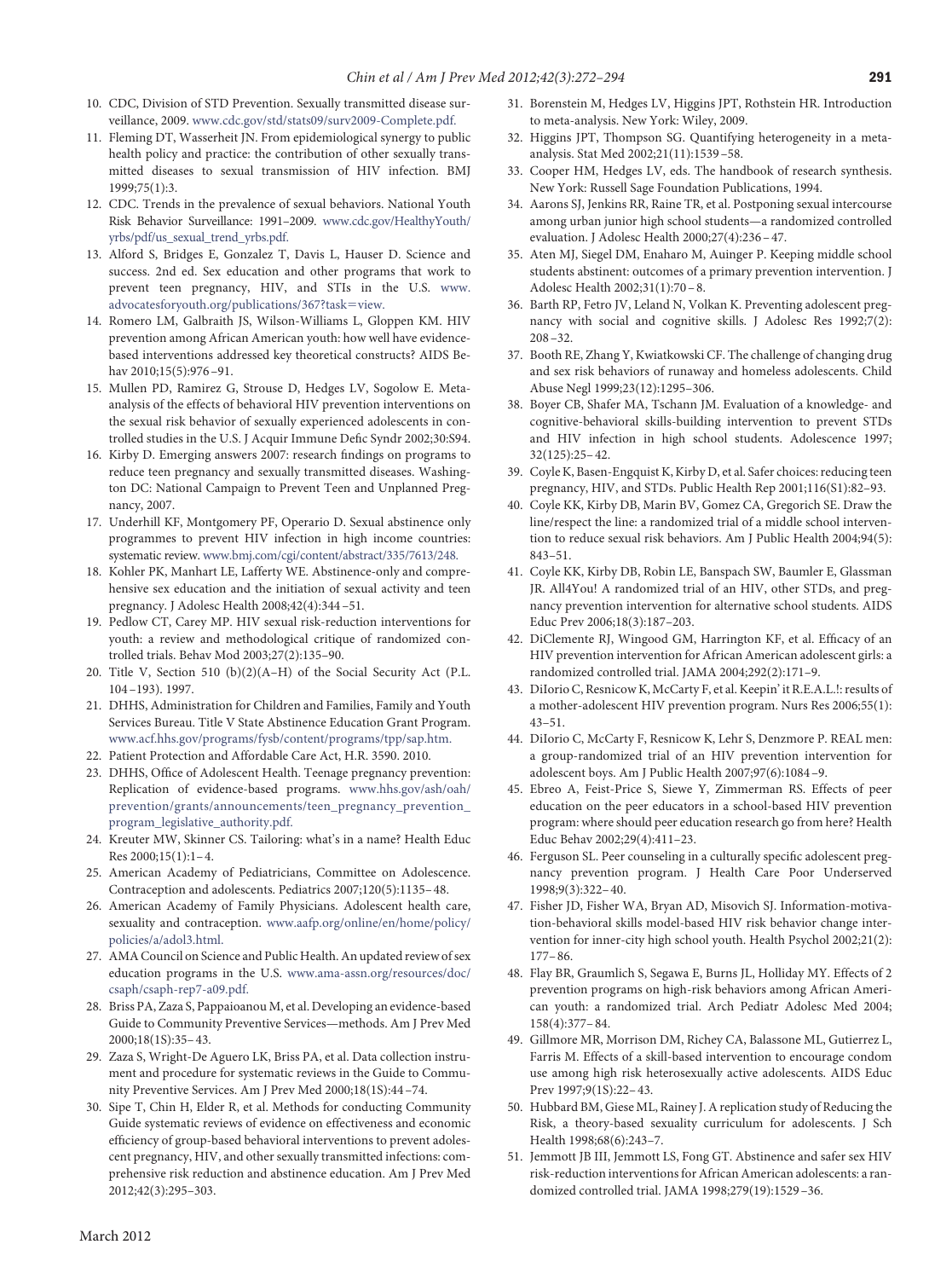- 52. Jemmott JB III, Jemmott LS, Braverman PK, Fong GT. HIV/STD risk reduction interventions for African American and Latino adolescent girls at an adolescent medicine clinic: a randomized controlled trial. Arch Pediatr Adolesc Med 2005;159(5):440 –9.
- 53. Jemmott JB, Jemmott LS, Fong GT. Reductions in HIV risk-associated sexual behaviors among black male adolescents: effects of an AIDS prevention intervention. Am J Public Health 1992;82(3):372–7.
- 54. Jemmott JB III, Jemmott LS, Fong GT, McCaffree K. Reducing HIV risk-associated sexual behavior among African American adolescents: testing the generality of intervention effects. Am J Community Psychol 1999;27(2):161–87.
- <span id="page-20-1"></span>55. Kennedy MG, Mizuno Y, Hoffman R, Baume C, Strand J. The effect of tailoring a model HIV prevention program for local adolescent target audiences. AIDS Educ Prev 2000;12(3):225–38.
- <span id="page-20-2"></span>56. Kirby D, Korpi M, Adivi C, Weissman J. An impact evaluation of project SNAPP: an AIDS and pregnancy prevention middle school program. AIDS Educ Prev 1997;9(1S):44 –61.
- 57. Koniak-Griffın D, Lesser J, Nyamathi A, Uman G, Stein JA, Cumberland WG. Project CHARM: an HIV prevention program for adolescent mothers. Fam Community Health 2003;26(2):94 –107.
- 58. LaChausse RG. Evaluation of the Positive Prevention HIV/STD Curriculum. Am J Health Educ 2006;37(4):203–9.
- 59. Li X, Stanton B, Feigelman S, Galbraith J. Unprotected sex among African-American adolescents: a three-year study. J Natl Med Assoc 2002;94(9):789 –96.
- 60. Lieberman LD, Gray H, Wier M, Fiorentino R, Maloney P. Long-term outcomes of an abstinence-based, small-group pregnancy prevention program in New York City schools. Fam Plann Perspect 2000;32(5): 237–45.
- 61. Lightfoot M, Comulada WS, Stover G. Computerized HIV preventive intervention for adolescents: indications of effıcacy. Am J Public Health 2007;97(6):1027–30.
- 62. Magura S, Kang SY, Shapiro JL. Outcomes of intensive AIDS education for male adolescent drug users in jail. J Adolesc Health 1994;15(6):457–63.
- 63. Main DS, Iverson DC, McGloin J, Banspach SW. Preventing HIV infection among adolescents: evaluation of a school-based education program. Prev Med 1994;23(4):409 –17.
- <span id="page-20-0"></span>64. McBride D, Gienapp A. Using randomized designs to evaluate clientcentered programs to prevent adolescent pregnancy. Fam Plann Perspect 2000;32(5):227–35.
- 65. McGraw SA, Smith KW, Crawford SL, Costa LA, McKinlay JB, Bullock K. The effectiveness of Poder Latino: a community-based HIV prevention program for inner-city Latino youth. Watertown MA: New England Research Institutes, 2002.
- 66. Moberg D, Piper DL. The Healthy for Life Project: sexual risk behavior outcomes. AIDS Educ Prev 1998;10(2):128 –48.
- 67. Morrison-Beedy D, Carey MP, Kowalski J, Tu X. Group-based HIV risk reduction intervention for adolescent girls: evidence of feasibility and effıcacy. Res Nurs Health 2005;28(1):3–15.
- 68. Morrison DM, Hoppe MJ, Wells EA, et al. Replicating a teen HIV/ STD preventive intervention in a multicultural city. AIDS Educ Prev 2007;19(3):258 –73.
- 69. O'Donnell L, Stueve A, Doval AS, et al. The effectiveness of the reach for health community youth service learning program in reducing early and unprotected sex among urban middle school students. Am J Public Health 1999;89(2):176 –81.
- 70. Paine-Andrews A, Harris KJ, Fisher JL, et al. Effects of a replication of a multicomponent model for preventing adolescent pregnancy in three Kansas communities. Fam Plann Perspect 1999;31(4):182–9.
- 71. Pearlman DN, Camberg L, Wallace LJ, Symons P, Finison L. Tapping youth as agents for change: evaluation of a peer leadership HIV/AIDS intervention. J Adolesc Health 2002;31(1):31–9.
- 72. Philliber S, Allen J. Life options and community service: teen outreach program. Thousand Oaks CA: Sage Publications, 1992:139-55.
- <span id="page-20-3"></span>73. Philliber S, Kaye JW, Herrling S, West E. Preventing pregnancy and improving health care access among teenagers: an evaluation of the Children's Aid Society-Carrera Program. Perspect Sex Reprod Health 2002;34(5):244 –51.
- 74. Rotheram-Borus MJ, Koopman C, Haignere C, Davies M. Reducing HIV sexual risk behaviors among runaway adolescents. JAMA 1991;266(9):1237–41.
- 75. Rotheram-Borus MJ, Gwadz M, Fernandez MI, Srinivasan S. Timing of HIV interventions on reductions in sexual risk among adolescents. Am J Community Psychol 1998;26(1):73–96.
- 76. Rotheram-Borus MJ, Stein JA, Lester P. Adolescent adjustment over six years in HIV-affected families. J Adolesc Health 2006;39(2):  $174 - 82$ .
- 77. Rotheram-Borus MJ, Song J, Gwadz M, Lee M, Van Rossem R, Koopman C. Reductions in HIV risk among runaway youth. Prev Sci 2003;4(3):173–87.
- 78. Siegel D, DiClemente R, Durbin M, Krasnovsky F, Saliba P. Change in junior high school students' AIDS-related knowledge, misconceptions, attitudes, and HIV-preventive behaviors: effects of a schoolbased intervention. AIDS Educ Prev 1995;7(6):534 –43.
- <span id="page-20-4"></span>79. Siegel DM, Aten MJ, Enaharo M. Long-term effects of a middle school- and high school-based human immunodefıciency virus sexual risk prevention intervention. Arch Pediatr Adolesc Med 2001;155(10):1117–26.
- 80. Sikkema KJ, Anderson ES, Kelly JA, et al. Outcomes of a randomized, controlled community-level HIV prevention intervention for adolescents in low-income housing developments. Aids 2005;19(14):1509–16.
- 81. Slonim-Nevo V, Auslander WF, Ozawa MN, Jung KG. The long-term impact of AIDS-preventive interventions for delinquent and abused adolescents. Adolescence 1996;31(122):409 –21.
- 82. Smith MA. Teen Incentives Program: evaluation of a health promotion model for adolescent pregnancy prevention. J Health Educ 1994;25(1):24 –9.
- 83. Smith MU, Dane FC, Archer ME, Devereaux RS, Katner HP. Students Together against Negative Decisions (STAND): evaluation of a school-based sexual risk reduction intervention in the rural south. AIDS Educ Prev 2000;12(1):49 –70.
- 84. Smith MU, Katner HP. Quasi-experimental evaluation of three AIDS prevention activities for maintaining knowledge, improving attitudes, and changing risk behaviors of high school seniors. AIDS Educ Prev 1995;7(5):391–402.
- 85. Smith P, Weinman M, Parrilli J. The role of condom motivation education in the reduction of new and reinfection rates of sexually transmitted diseases among inner-city female adolescents. Patient Educ Couns 1997;31(1):77–81.
- 86. St Lawrence JS, Crosby RA, Belcher L, Yazdani N, Brasfıeld TL. Sexual risk reduction and anger management interventions for incarcerated male adolescents: a randomized control trial of two interventions. J Sex Educ Ther 1999;24(1&2):9 –17.
- 87. St Lawrence JS, Brasfıeld TL, Jefferson KW, Alleyne E, O'Bannon RE III, Shirley A. Cognitive-behavioral intervention to reduce African American adolescents' risk for HIV infection. J Consult Clin Psychol 1995;63(2):221–37.
- 88. St Lawrence JS, Jefferson KW, Alleyne E, Brasfıeld TL. Comparison of education versus behavioral skills training interventions in lowering sexual HIV-risk behavior of substance-dependent adolescents. J Consult Clin Psychol 1995;63(1):154 –7.
- 89. St Lawrence JS, Crosby RA, Brasfıeld TL, O'Bannon RE III. Reducing HIV and STD risk behavior of substance dependent adolescents: a randomized controlled trial. J Consult Clin Psychol 2002;70(4): 1010 –21.
- 90. Stanton B, Cole M, Galbraith J, et al. Randomized trial of a parent intervention: parents can make a difference in long-term adolescent risk behaviors, perceptions, and knowledge. Arch Pediatr Adolesc Med 2004;158(10):947–55.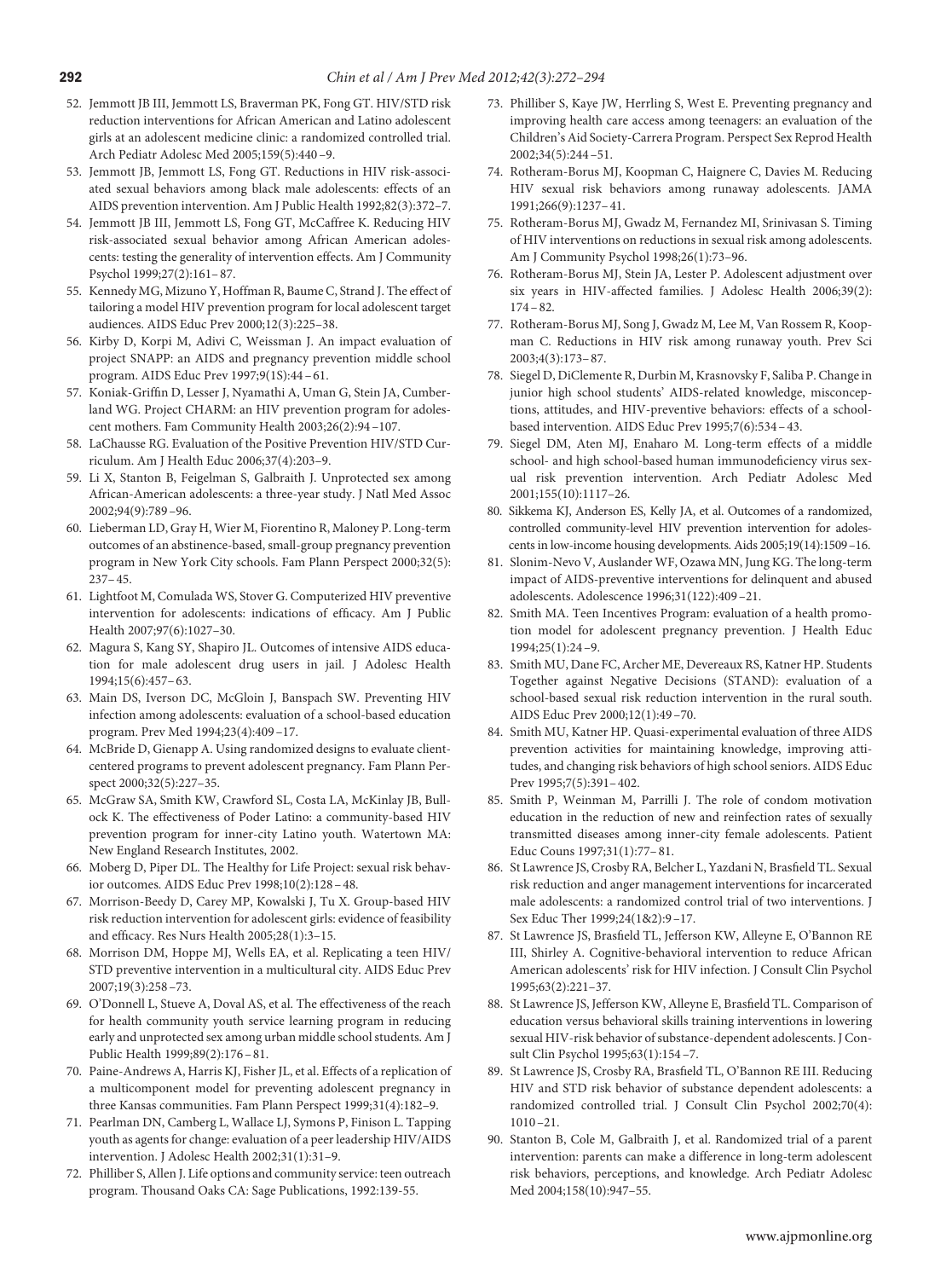- 91. Stanton B, Guo J, Cottrell L, et al. The complex business of adapting effective interventions to new populations: an urban to rural transfer. J Adolesc Health 2005;37(2):163.
- 92. Villarruel AM, Jemmott JB III, Jemmott LS. A randomized controlled trial testing an HIV prevention intervention for Latino youth. Arch Pediatr Adolesc Med 2006;160(8):772–7.
- 93. Walter HJ, Vaughan RD. AIDS risk reduction among a multiethnic sample of urban high school students. JAMA 1993;270(6):725–30.
- 94. Weeks K, Levy SR, Gordon AK, Handler A, Perhats C, Flay BR. Does parental involvement make a difference? The impact of parent interactive activities on students in a school-based AIDS prevention program. AIDS Educ Prev 1997;9(1S):90 –106.
- 95. Zimmerman R, Cupp PK, Hansen GL, et al. The effects of a schoolbased HIV and pregnancy prevention program in rural Kentucky (Unpublished). Lexington: University of Kentucky, 2010.
- 96. Zimmerman RS, Cupp PK, Donohew L, Sionéan CK, Feist-Price S, Helme D. Effects of a school-based, theory driven HIV and pregnancy prevention curriculum. Perspect Sex Reprod Health 2008;40(1): 42–51.
- <span id="page-21-0"></span>97. Kreuter MW, Steger-May K, Bobra S, et al. Sociocultural characteristics and responses to cancer education materials among African American women. Cancer Control 2003;10(5S):69 –80.
- <span id="page-21-6"></span>98. Hahn A, Leavitt T, Aaron P. Evaluation of the Quantum Opportunities Program (QOP): did the program work? A report on the postsecondary outcomes and cost-effectiveness of the QOP Program (1989- 1993). Waltham MA: Brandeis University, 1994.
- <span id="page-21-3"></span>99. Kennedy MG, Mizuno Y, Seals BF, Myllyluoma J, Weeks-Norton K. Increasing condom use among adolescents with coalition-based social marketing. Aids 2000;14(12):1809.
- <span id="page-21-5"></span>100. Pinkerton SD, Holtgrave DR, Jemmott JB III. Economic evaluation of HIV risk reduction intervention in African-American male adolescents. J Acquir Immune Defıc Syndr 2000;25(2):164 –72.
- <span id="page-21-9"></span>101. Rosenthal MS, Ross JS, Bilodeau RA, Richter RS, Palley JE, Bradley EH. Economic evaluation of a comprehensive teenage pregnancy prevention program: pilot program. Am J Prev Med 2009;37(6S1): S280 –S287.
- <span id="page-21-7"></span>102. Tao G, Remafedi G. Economic evaluation of an HIV prevention intervention for gay and bisexual male adolescents. J Acquir Immune Defıc Syndr Hum Retrovirol 1998;17(1):83–90.
- <span id="page-21-4"></span>103. Wang LY, Davis M, Robin L, Collins J, Coyle K, Baumler E. Economic evaluation of Safer Choices: a school-based human immunodefıciency virus, other sexually transmitted diseases, and pregnancy prevention program. Arch Pediatr Adolesc Med 2000;154(10):1017–24.
- <span id="page-21-8"></span>104. Zabin LS, Hirsch MB, Streett R, et al. The Baltimore Pregnancy Prevention Program for Urban Teenagers: I. How did it work? Fam Plann Perspect 1988;20(4):182–7.
- <span id="page-21-1"></span>105. Aos S, Lieb R, Mayfıeld J, Miller M, Pennucci A. Benefıts and costs of prevention and early intervention programs for youth. Olympia WA: Washington State Institute for Public Policy, 2004.
- <span id="page-21-2"></span>106. Olaiya ST. Medical cost savings attributable to comprehensive sex education programs that delay coitus and increase condom use among adolescents in the U.S. [dissertation]. Columbus OH: Ohio State University, 2006.
- <span id="page-21-10"></span>107. Kirby D, Korpi M, Barth RP, Cagampang HH. The impact of the Postponing Sexual Involvement curriculum among youths in California. Fam Plann Perspect 1997;29(3):100 –8.
- <span id="page-21-25"></span>108. Anderson NLR, Koniak-Griffın D, Keenan CK, Uman G, Duggal BR, Casey C. Evaluating the outcomes of parent-child family life education. Sch Inq Nurs Pract 1999;13(3):211–34, discussion 235–8.
- 109. Blake SM, Simkin L, Ledsky R, Perkins C, Calabrese JM. Effects of a parent-child communications intervention on young adolescents' risk for early onset of sexual intercourse. Fam Plann Perspect 2001;33(2):52–61.
- <span id="page-21-22"></span>110. Borawski EA, Trapl ES, Lovegreen LD, Colabianchi N, Block T. Effectiveness of abstinence-only intervention in middle school teens. Am J Health Behav 2005;29(5):423–34.
- <span id="page-21-21"></span><span id="page-21-20"></span><span id="page-21-19"></span><span id="page-21-18"></span><span id="page-21-17"></span><span id="page-21-16"></span><span id="page-21-15"></span><span id="page-21-14"></span><span id="page-21-13"></span>111. Christopher F, Roosa MW. An evaluation of an adolescent pregnancy prevention program: is "Just Say No" enough? Fam Relat 1990; 39(1):68 –72.
- 112. Clark MA, Trenholm C, Devaney B, Wheeler J, Quay L. Impacts of the Heritage Keepers Life Skills Education Component. Princeton NJ: Mathematica Policy Research, Inc., 2007.
- 113. Clark LF, Miller KS, Nagy SS, et al. Adult identity mentoring: reducing sexual risk for African-American seventh grade students. J Adolesc Health 2005;37(4):337.
- <span id="page-21-12"></span>114. Denny G, Young M. An evaluation of an abstinence-only sex education curriculum: an 18-month follow-up. J Sch Health 2006;76(8): 414 –22.
- 115. Goldfarb ES, Donnelly J, Duncan DF, Young M, Eadie C, Castiglia D. Evaluation of an abstinence-based curriculum for early adolescents: fırst year changes in sex attitudes, knowledge and behavior. N Am J Psychol 1999;1(2):243–54.
- 116. Jorgensen SR, Potts V, Camp B. Project Taking Charge: six month follow-up of a pregnancy prevention program. Fam Relat 1993;  $42(4):401-6.$
- 117. St Pierre TL, Mark MM, Kaltreider DL, Aiken KJ. A 27-month evaluation of a sexual activity prevention program in boys and girls clubs across the nation. Fam Relat 1995;44(1):69 –77.
- <span id="page-21-11"></span>118. Trenholm C, Devaney B, Forston K, Quay L, Wheeler J, Clark MA. Impacts of four Title V, Section 510 abstinence education programs. Princeton NJ: Mathematica Policy Research, Inc., 2008.
- 119. Weed S, Olsen JA, DeGaston J, Prigmore J. Predicting and changing teen sexual activity rates: a comparison of three Title XX programs. Washington DC: Offıce of Adolescent Pregnancy Programs, 1992.
- 120. Weed S, Ericksen IH, Birch PJ. An evaluation of the Heritage Keepers Abstinence Education Program. Salt Lake City UT: Institute for Research and Evaluation, 2005.
- 121. Weed S, Ericksen IH, Lewis A, Grant GE, Wibberly KH. An abstinence program's impact on cognitive mediators and sexual initiation. Am J Health Behav 2008;32(1):60 –73.
- 122. Weed S. Evaluation report—Heritage Community Services Program Year 2004-2005 (2nd year of evaluation) (Unpublished). Salt Lake City UT: Institute for Research & Evaluation, 2006.
- 123. Weed S, Anderson N. What kind of abstinence education works? Comparing outcomes of two approaches (Unpublished). Salt Lake City UT: Institute for Research & Evaluation, 2008.
- 124. Young M, Core-Gebhart P, Marx D. Abstinence oriented sexuality education: Initial fıeld test results of the Living Smart curriculum. Fam Life Educ 1992;10(4):4 –8.
- <span id="page-21-24"></span><span id="page-21-23"></span>125. Hampton T. Abstinence-only programs under fıre. JAMA 2008; 299(17):2013–5.
- 126. Wilson KL, Goodson P, Pruitt BE, Buhi E, vis-Gunnels E. A review of 21 curricula for abstinence-only-until-marriage programs. J Sch Health 2005;75:90 –8.
- <span id="page-21-26"></span>127. Oettinger GS. The effects of sex education on teen sexual activity and teen pregnancy. J Political Econ 1999;107(3):606 –44.
- 128. Dailard C. Legislating against arousal: the growing divide between federal policy and teenage sexual behavior. Guttmacher Policy Rev 2006;9(3):12–6.
- 129. Beh HG, Diamond M. The failure of abstinence-only education: minors have the right to honest talk about sex. Columbia J Gender Law  $2006:15(1):12-62$
- <span id="page-21-27"></span>130. Rector R. The effectiveness of abstinence education programs in reducing sexual activity among youth. Washington DC: The Heritage Foundation, 2002.
- <span id="page-21-29"></span><span id="page-21-28"></span>131. Piper DL, Moberg DP, King MJ. The healthy for life project: behavioral outcomes. J Prim Prev 2000;21(1):47–73.
- 132. Kirby D, Miller BC. Interventions designed to promote parent-teen communication about sexuality. New Dir Child Adolesc Dev 2002;(97):93–110.